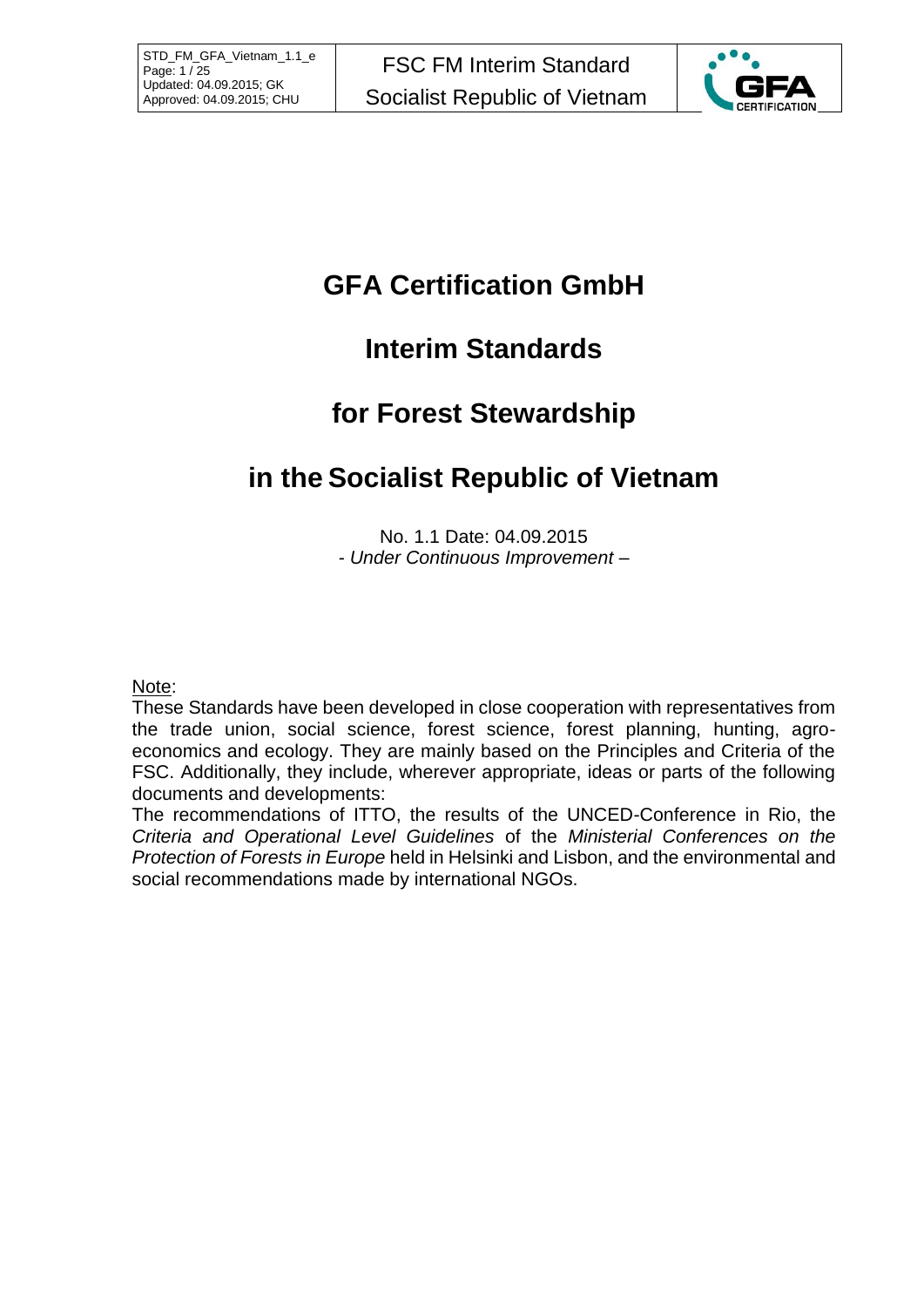

# **Introduction**

Responsible forest management (i. e. based on the current state of knowledge) comprises all those direct and indirect measures of protection, tending and utilization of forests which ensure their permanent conservation. Responsible forest management maintains the natural plasticity and diversity of life forms which enable forests to evolve and provide human benefits through their ecological, economic, social and cultural functions in perpetuity.

Certification of forest management means the evaluation of the quality of the actual forest management with respect to economic, social and environmental responsibility and assessing it against defined and recognized standards.

Prerequisites for the evaluation of the quality of forest management are, therefore, the existence of standards that serve as a basis and as a tool for comparison and the existence of a standardized process to execute the evaluation. The process must be as objective and transparent as possible.

Decisions on the assessment criteria for well-managed forests are critical. Generic criteria have to be adapted for, at least, different major forest areas in the tropical, temperate and boreal latitudinal zones. Criteria need to be supplemented by verifiable qualitative and quantitative indicators, which themselves need to be defined at the regional or local level. These indicators will be compiled in individual country-specific checklists to facilitate office audits and field inspections.

A complete assessment of responsible forest management must also take account of the country-specific framework conditions at the national and other administrative levels.

The situation at each level affects the feasibility of regulated forest management. There should be consistency and transparency in the expression of the political, administrative, economic, ecological, social and cultural conditions within which a forest management unit operates. An evaluation of forest management should take into account the circumstances at all levels, from the international to the operational However, the decision for or against certification is solely based on the findings at the operational level.

The focus of the evaluation of the quality of forest management should be on the forest management unit, i.e. the operational level. At this level, forest policy and administrative guidelines must be integrated into practical forest management.

The assessment of forest management at the operational level considers the following five aspects:

- Legal, political and administrative aspects
- Technical aspects of planning and implementation
- Economic aspects
- Social and cultural aspects
- Ecological aspects

The field inspection should determine the adequacy of the existing planning, implementation and control mechanisms to orient forest management towards sustainability. This inspection should check and evaluate the management practices which affect the areas and structures of stands, the methods of log extraction and log transport, as well as the silvicultural-ecological stand condition following harvesting.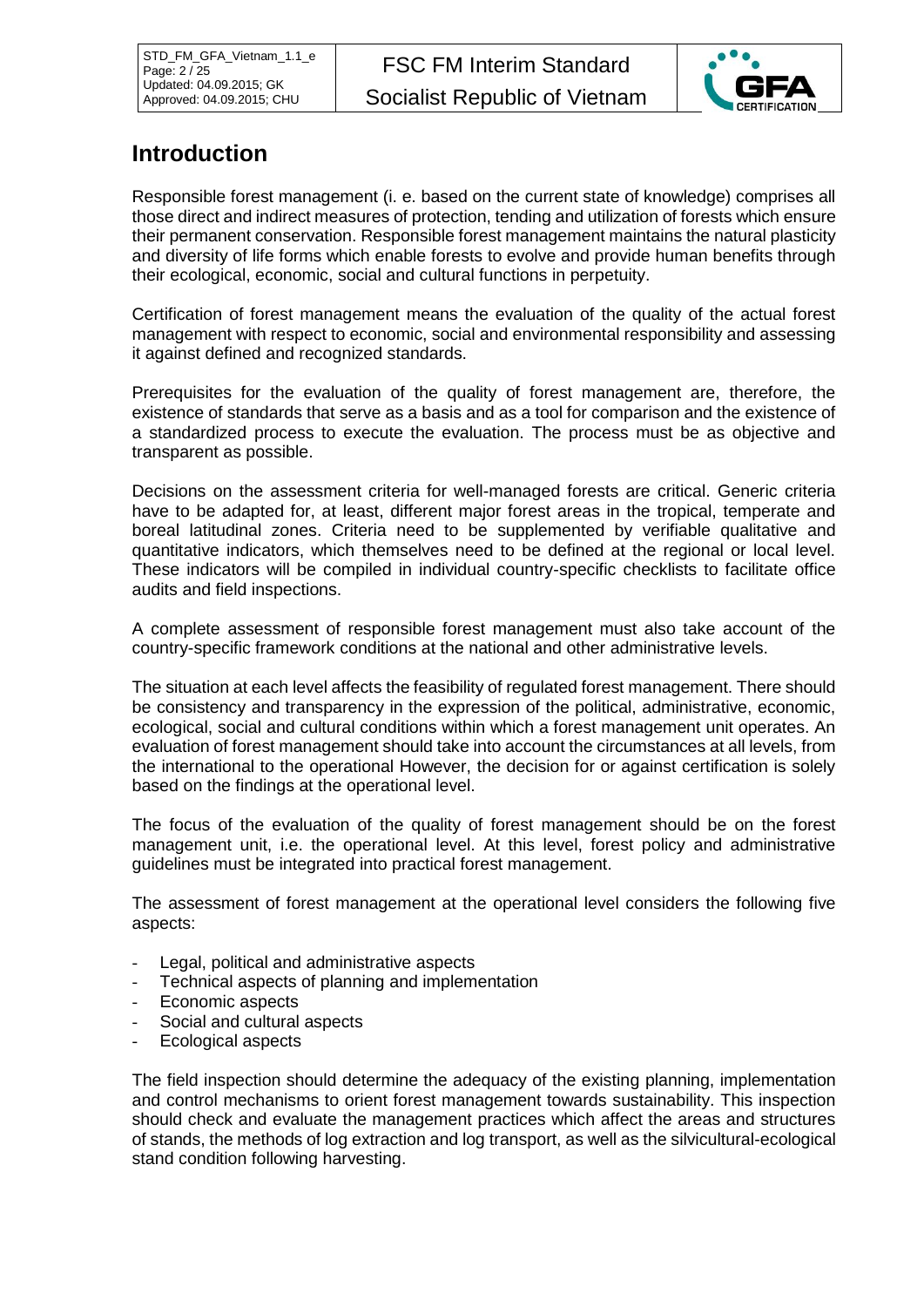

The following standards have been prepared to allow for adaptation to local circumstances while maintaining applicability to a wide range of forest situations. The standards assume that there is (i) a forest owner, (ii) a normative authority, and (iii) a forest manager. In many countries these will be expressed, respectively, as the nation (represented by the government), the national forest service, and a management company, licensee or concessionaire. However, legally recognized owners may also be municipal authorities or local communities, while forest managers may be the national forest service itself or a specialized private sector company or a public-interest non-governmental organization.

# **History of versions of this standard:**

# Version 1.0

Revision and adaptation of indicators by Gerhard Kuske, GFA Program Manager and Vietnamese forestry experts. Consideration of forest, social and environmental legislation.

# Version 1.1

Revision and updating of Contents ad Annexes by Gerhard Kuske, GFA Director FM. Updating of reference tables to laws and regulations as well as red list species list. Specification of definition of "significant conversion" in 6.10.1.

# **Definitions:**

**Standards:** General definition: documented agreements containing technical specifications or other precise criteria to be used consistently as rules, guidelines or definitions of characteristics, to ensure that materials, products, processes and services are fit for their purpose [Upton and Bass]. As applied to forestry: norms or procedures, e.g., as used by certification bodies in their evaluation of the implementation by an applicant of the Forest Stewardship Standards or chain of custody procedures.

**Principle:** An essential rule or element of forest stewardship (in the context of FSC certification).

**Criterion (pl. criteria)**: a category of conditions or processes by which responsible forest management can be assessed: A criterion is characterized by a set of related indicators which are monitored periodically to assess change [The Montreal Process]; a means of judging whether or not a Principle (of Forest Management) has been fulfilled [FSC Board approved version of Principle 10: Plantations].

**Indicator**: a direct or indirect measurable variable used to report on the status or trend of a criterion; distinct from objective [adapted from Canadian Forest Service, C&I pamphlet]; a measure (measurement) of an aspect of the criterion: A quantitative or qualitative variable which can be measured or described and which when observed periodically demonstrates trends [The Montreal Process].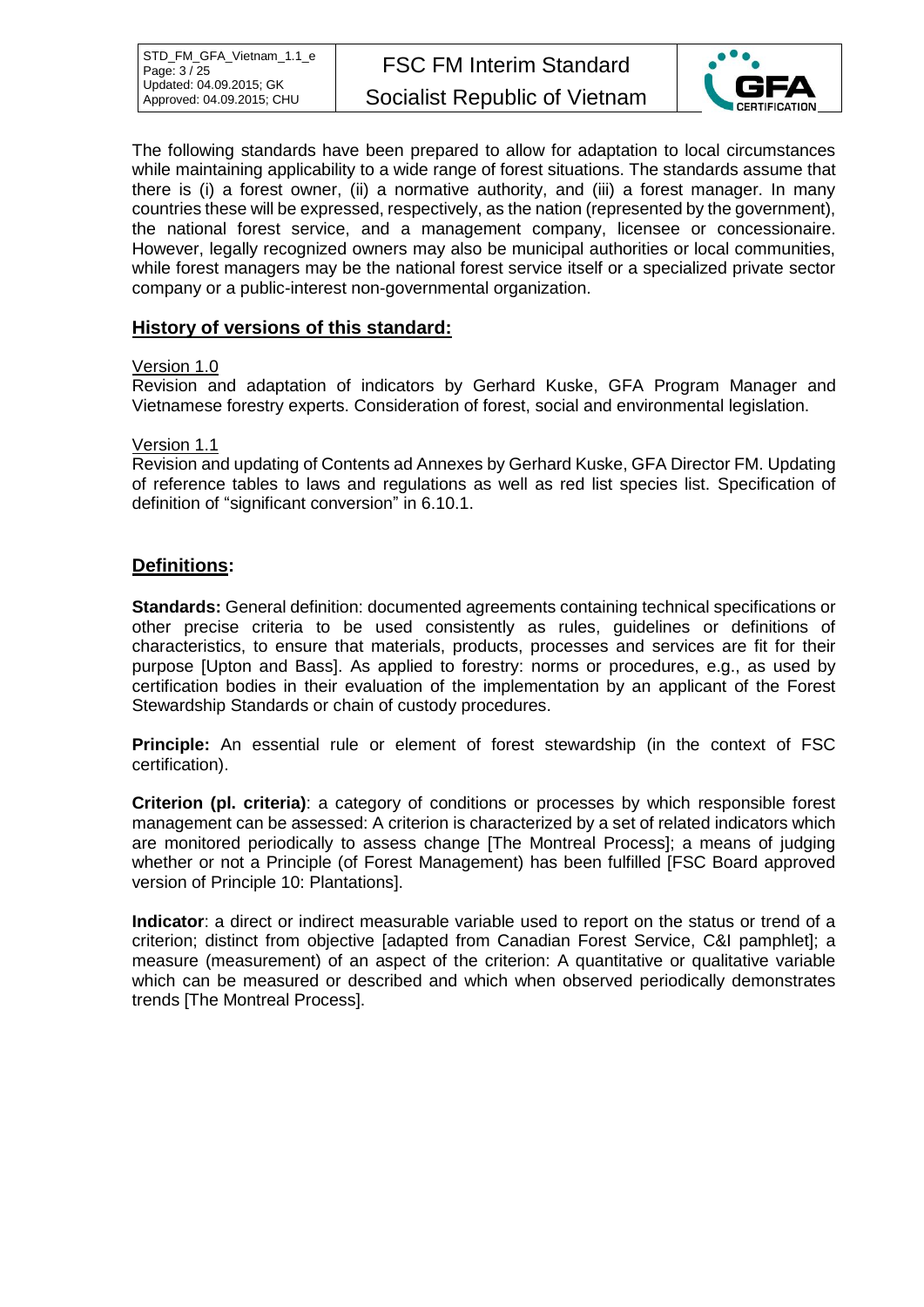

#### **PRINCIPLE #1: COMPLIANCE WITH LAWS AND FSC PRINCIPLES**

**Forest management shall respect all applicable laws of the country in which they occur, and international treaties and agreements to which the country is a signatory, and comply with all FSC Principles and Criteria.**

**Criterion 1.1** Forest management shall respect all national and local laws and administrative requirements.

*Indicators:*

*1.1.1 There is no evidence of non-compliance with all applicable national and local laws and administrative requirements.* 

*1.1.2 Responsible personnel demonstrate awareness of with the legal context in which they operate as well as relevant codes of practise, guidelines or agreements.*

*1.1.3 Conflicts with laws or guidelines are documented and countermeasures have been developed (Not applicable to SLIMF operations).*

*Criterion* **1.2** All applicable and legally prescribed fees, royalties, taxes and other charges shall be paid.

#### *Indicator:*

*1.2.1 There is evidence that all required fees etc. have been paid by the forest operation.*

**Criterion 1.3** In signatory countries, the provisions of all binding international agreements such as CITES, ILO Conventions, ITTA, and Convention on Biological Diversity, shall be respected. *Indicators:*

*1.3.1 Forest managers respect CITIES provisions, ITTA and the Convention on Biological Diversity.*

*1.3.2 Forest managers respect ILO provisions appropriate to their region. Implementation of the following ILO conventions is a minimum requirement for certification: 29, 87, 97, 98, 100, 105, 111, 131, 138, 141, 142, 143, 155, 169, 182, ILO Code of Practice on Safety and Health in Forest Work, Recommendation 135, Minimum Wage Fixing Recommendation, 1970 (SLIMF: Forest managers are aware of and have implemented controls to ensure continuing compliance with national legislation relating to labour matters).*

**Criterion 1.4** Conflicts between laws, regulations and the FSC Principles and Criteria shall be evaluated for the purposes of certification, on a case by case basis, by the certifiers and the involved or affected parties.

*Indicators:*

*1.4.1 Conflicts between laws, regulations and the FSC Principles and Criteria are documented and are reported to the certification body.*

*1.4.2 There is evidence that the FME is actively trying to solve identified conflicts.*

*Criterion 1.5* Forest management areas should be protected from illegal harvesting, settlement and other unauthorized activities.

*Indicators:*

*1.5.1 A system to identify and monitor illegal or unauthorized activities is in place and implemented.*

*1.5.2 Appropriate protective measures (e.g. signs, special personnel) to avoid occurrence of unauthorised activities are in place and implemented.*

*1.5.3 Where appropriate, the forest manager should actively cooperate with local authorities to assist workers to secure residential land.*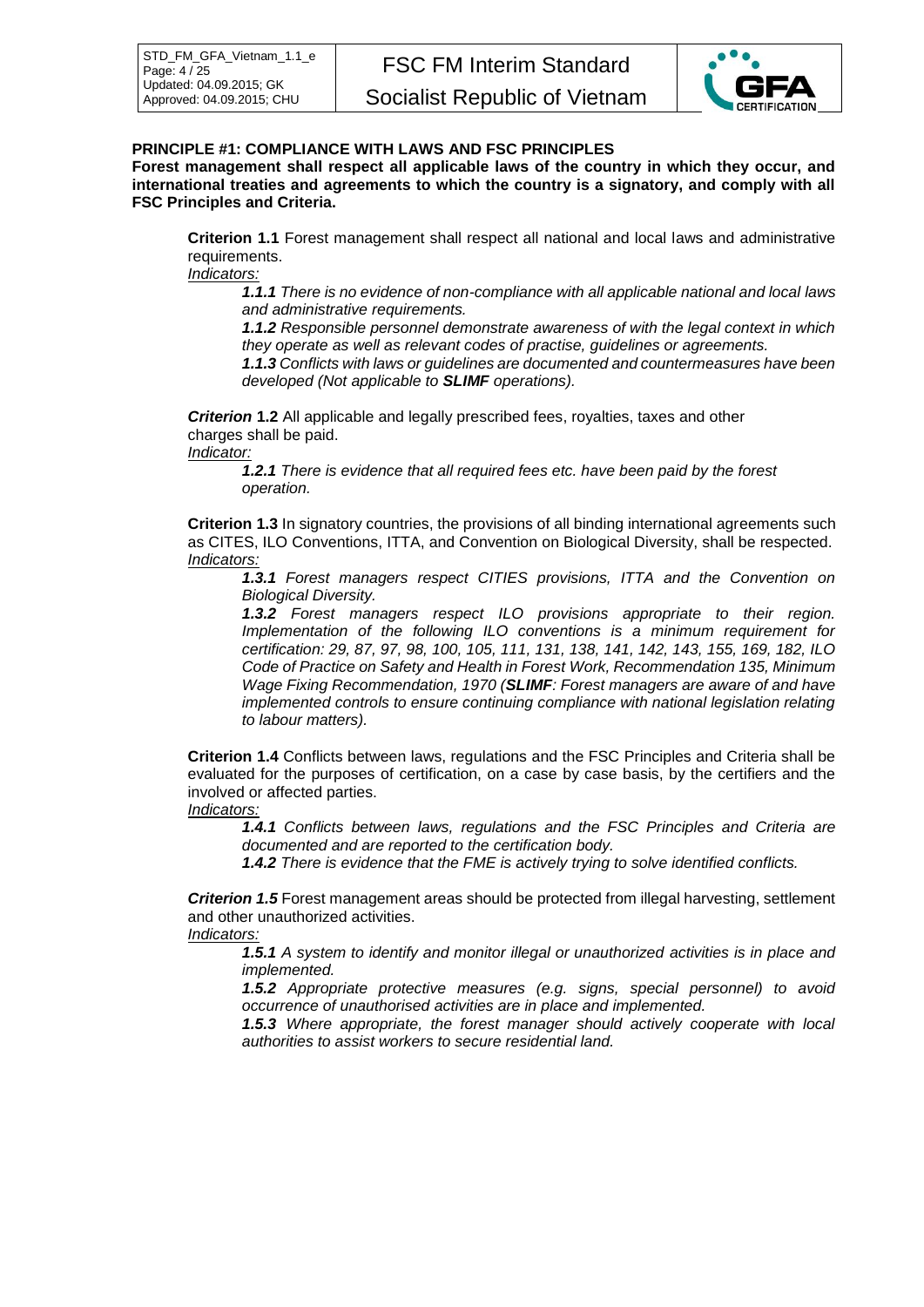

**Criterion 1.6** Forest managers shall demonstrate a long-term commitment to adhere to the FSC Principles and Criteria.

*Indicators:*

*1.6.1 An appropriate statement is included in the official documents of the forest enterprise or the forest service committing the organization to adhere to the FSC certification standards on the forest under assessment. For large operations (>10.000 ha), the FME shall have a publicly available policy.*

*1.6.2 Where the owner/Manager has some responsibility for forest lands not included in the scope of certification, there shall be a clear long term commitment to managing all forest according to FSC P&C. Prior to certification these forests shall comply with the latest FSC policy on partial certification.*

# *PRINCIPLE #2: TENURE AND USE RIGHTS AND RESPONSIBILITIES*

*Long-term tenure and use rights to the land and forest resources shall be clearly defined, documented and legally established.*

*Criterion 2.1 Clear evidence of long-term tenure and forest use rights to the land (e.g. land title, customary rights, or lease agreements) shall be demonstrated. Indicators:*

*2.1.1 Documentation describing the legal status of the land and existing forest use.*

*2.1.2 Conflicts on tenure and use rights are identified, recognised and documented.*

*2.1.3 The FMU is committed to long-term forest management of at least the length of one rotation period or harvest cycle.*

**Criterion 2.2** Local communities with legal or customary tenure or use rights shall maintain control, to the extent necessary to protect their rights or resources, over forest operations unless they delegate control with free and informed consent to other agencies. *Indicators:*

*2.2.1 Local communities with legal or customary tenure or use rights are identified, documented and mapped.*

*2.2.2 The FMU planning process includes participation of local communities or parties with legal or customary tenure or use rights.*

*2.2.3 Forest managers provide local communities control over forest operations to the extent necessary to protect their rights and resources.*

*2.2.4 Where communities have delegated control of their legal or customary tenure or use rights or parts thereof, this can be confirmed by documented agreements and/or interviews with representatives of the local communities.*

**Criterion 2.3** Appropriate mechanisms shall be employed to resolve disputes over tenure claims and use rights. The circumstances and status of any outstanding disputes will be explicitly considered in the certification evaluation. Disputes of substantial magnitude involving a significant number of interests will normally disqualify an operation from being certified. *Indicators:*

*2.3.1 Appropriate documented procedures to resolve tenure claims and use right disputes are in place (SLIMF: There are no major unresolved disputes relating to tenure claims and use rights in the forest. Disputes or grievances are being resolved using locally accepted mechanisms and institutions).*

*2.3.2 Records of disputes and the status of their resolution are maintained, including evidence related to the dispute and documentation of steps taken to resolve the dispute. 2.3.3 Management policy and operational procedures exist which require that, in case of a dispute or disagreement between the local community and the forest managers concerning land rights, forestry operations which prejudice the future enjoyment of such rights by the community are halted until the dispute is resolved (not applicable to SLIMF).*

*2.3.4 There is no evidence of any unresolved tenure and/or use rights disputes that are of substantial magnitude and involve a significant number of interests. This is applicable to all FMUs under responsibility of the owner / forest manager.*

#### **PRINCIPLE #3: INDIGENOUS PEOPLES' RIGHTS**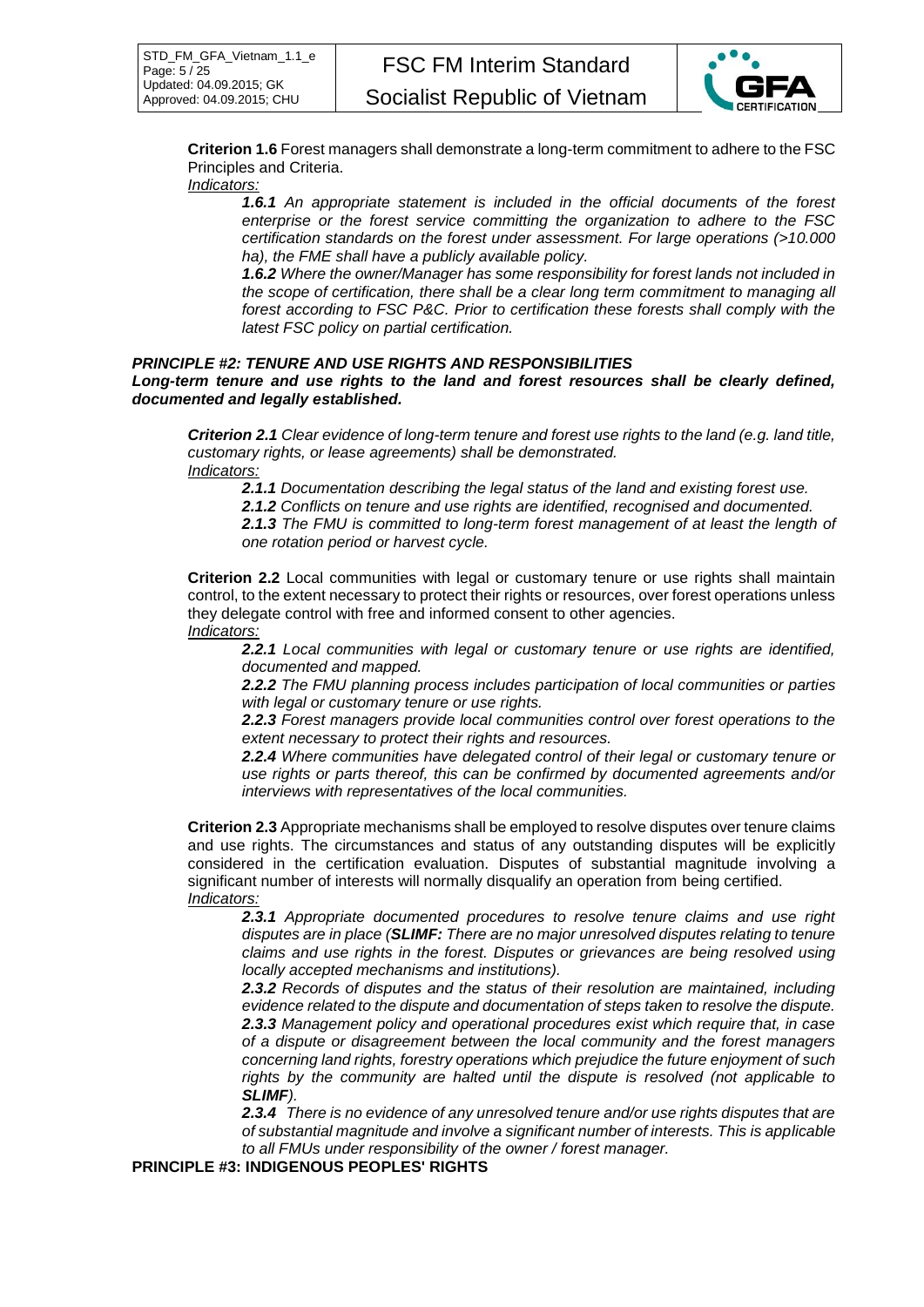

#### **The legal and customary rights of indigenous peoples to own use and manage their lands, territories, and resources shall be recognized and respected.**

**Criterion 3.1** Indigenous peoples shall control forest management on their lands and territories unless they delegate control with free and informed consent to other agencies. *Indicators:*

*3.1.1 The identity, location and population of all indigenous and traditional peoples including migratory groups living in the vicinity of the management area are documented by the forest managers.*

*3.1.2 All claims to lands, territories or customary rights within the management area are documented and/or clearly mapped.*

*3.1.3 Rights identified in terms of Indicator 3.1.2 are respected.*

*3.1.4 Forest management operations do not take place in areas identified in Indicator 3.1.2 above, without clear evidence of the free and informed consent of the indigenous or traditional peoples claiming such land, territory or customary rights.*

**Criterion 3.2** Forest management shall not threaten or diminish, either directly or indirectly, the resources or tenure rights of indigenous peoples. *Indicators:*

*3.2.1 There is no evidence or indication that the FME threatens the rights and resources of indigenous people.*

*3.2.2 Indigenous peoples are explicitly informed of any impacts that forest management may have on their resources or tenure rights and shared boundaries of the community´s lands are physically demarcated under the supervision of the community prior to any operation.*

**Criterion 3.3** Sites of special cultural, ecological, economic or religious significance to indigenous peoples shall be clearly identified in cooperation with such peoples, and recognized and protected by forest managers.

*Indicators:*

*3.3.1 Sites of special cultural, ecological, economic or religious significance to*  indigenous peoples are identified and mapped in cooperation with affected and *interested stakeholders (SLIMF: Sites of special cultural, ecological, economic or religious significance to indigenous peoples and any special requirements are known). 3.3.2 Policies and procedures for the protection of such sites during management operations are documented and implemented (SLIMF: Appropriate measures for the protection of such sites during management operations are implemented).*

**Criterion 3.4** Indigenous peoples shall be compensated for the application of their traditional knowledge regarding the use of forest species or management systems in forest operations. This compensation shall be formally agreed upon with their free and informed consent before forest operations commence.

*Indicators:*

*3.4.1 Indigenous peoples´ traditional knowledge regarding the use of forest species or management systems in forest operations, which is being or may be utilized commercially by the FME, is documented.*

*3.4.2 Written or verbal agreements on terms of compensation exist when there is use of traditional knowledge for commercial purposes.*

*3.4.2 All agreed compensation is paid.*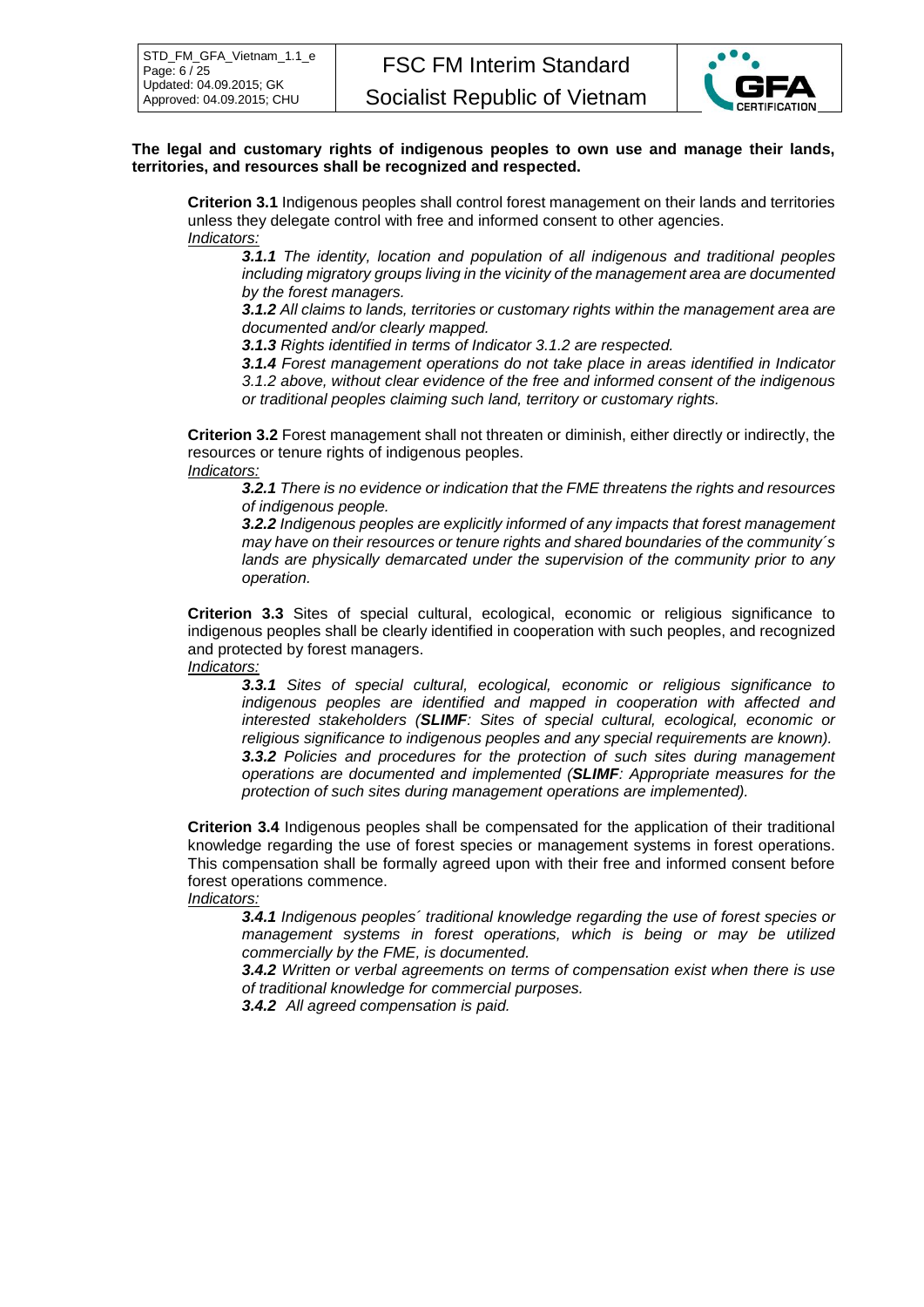

## **PRINCIPLE #4: COMMUNITY RELATIONS AND WORKER'S RIGHTS**

#### **Forest management operations shall maintain or enhance the long-term social and economic well-being of forest workers and local communities.**

**Criterion 4.1** The communities within, or adjacent to, the forest management area should be given opportunities for employment, training, and other services. *Indicators:*

*4.1.1 Local and forest-dependent people have equal access to employment and training opportunities.*

*4.1.2 In large scale operations (> 10.000 ha) training and/or other appropriate forms of assistance to local people and workers to meet the organisation´s long-term staffing requirements are developed and supported.*

*4.1.3 Support is provided for local infrastructure and facilities at a level appropriate to the scale of the forest resources (not applicable to SLIMF operations).*

*4.1.4 Employees are not discriminated in hiring, advancement, dismissal remuneration and employment related to social security.*

*4.1.5 The forest manager shall ensure that all employees, contractors and subcontractors working in the forest of the certificate holder are paid a fair wage and other benefits, which meet or exceed all legal requirements and those provided in comparable occupations in the same region.* 

**Criterion 4.2** Forest management should meet or exceed all applicable laws and/or regulations covering health and safety of employees and their families.

#### *Indicators:*

*4.2.1 Managers are familiar with relevant health and safety guidelines and regulations. For large scale organisations (> 10.000 ha) a written safety and health policy and management system are in place.*

*4.2.2 Managers have assessed the risk to workers of particular tasks and equipment, and take measures to reduce or eliminate such risks (SLIMF: All work done in the forest must comply with health and safety laws and regulations).*

*4.2.3 Safety training is carried out, relevant to the tasks of workers and the equipment used.*

*4.2.4 Workers, including subcontractors, are provided with safety equipment, relevant to the tasks of workers, the equipment used and consistent with ILO Code of Practice on Safety and Health in Forestry. (SLIMF: All work done in the forest must comply with health and safety laws and regulations. The forest manager shall demonstrate reasonable efforts to comply with ILO Code of Practice on Safety and Health in Forestry if available in the country).*

*4.2.5 Where workers stay in camps, conditions for accommodation and nutrition comply at least with ILO Code of Practice on Safety and Health in Forestry.*

*4.2.6 An internal control system to ensure health and care is in place (incl. Statistics on accidents).*

*4.2.7 Health and care measures are supported by the employer (e. g. allowance for personal safety equipment).*

*4.2.8 There is assured compensation benefits in case of accidents.*

*4.2.9 Contractors not complying with all above mentioned indicators are excluded from forest operations.*

*4.2.10 Wages and other social well being of labourers in the FMU, including subcontractors, are equal or higher than the average level in the region.*

**Criterion 4.3** The rights of workers to organize and voluntarily negotiate with their employers shall be guaranteed as outlined in Conventions 87 and 98 of the International Labour Organisation (ILO).

*Indicators:*

*4.3.1 Employment conditions comply with International Labour Organisation convention 87 (This Convention relates to the rights of workers to: freedom of association and protection of the right to organise).*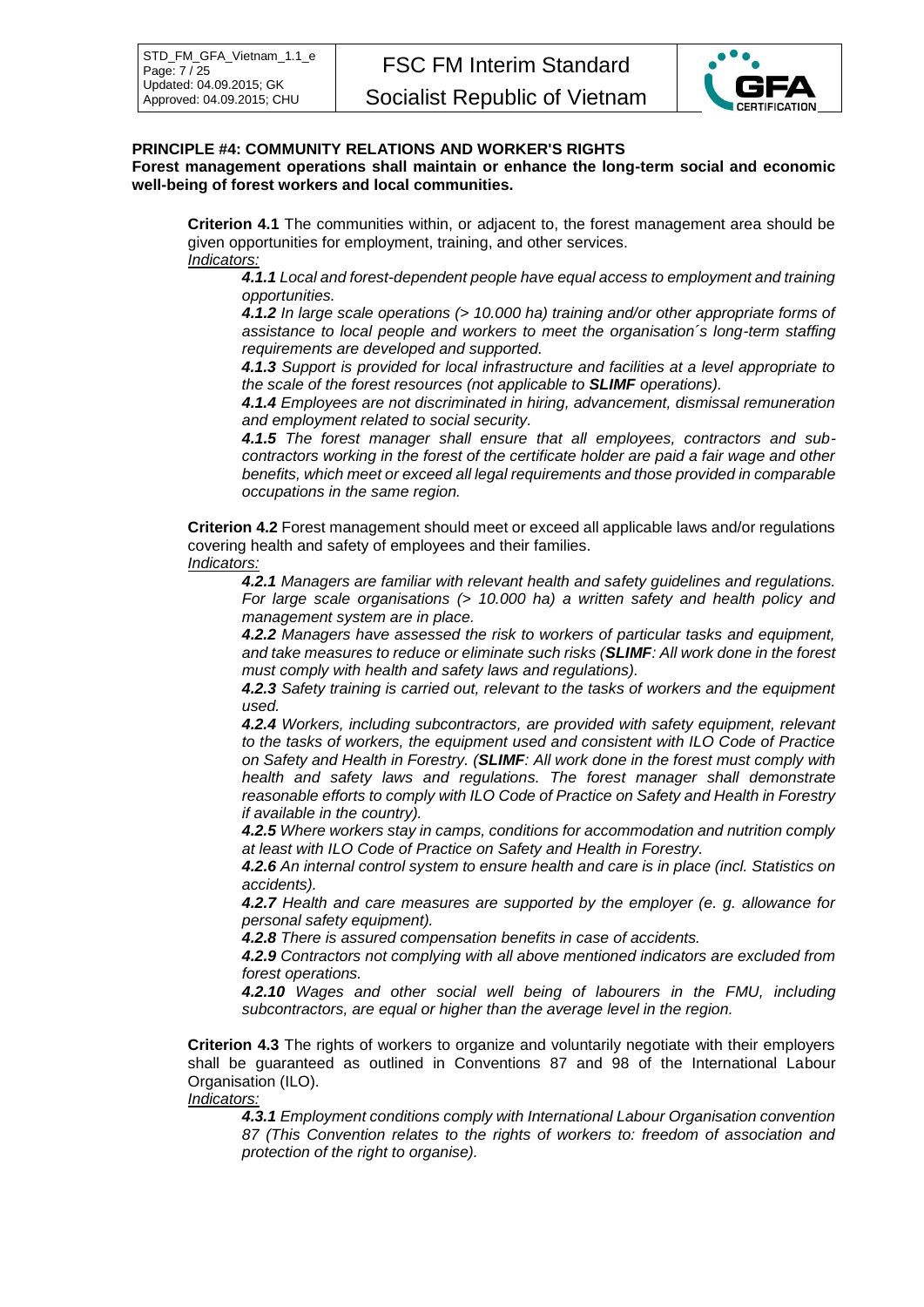

*4.3.2 Employment conditions comply with International Labour Organisation convention 98 (This Convention relates to the rights of workers to: organise and bargain collectively).*

*4.3.3 A point of contact for workers with problems is established. Workers should have the opportunity to express their concerns in confidential form (e.g. letter boxes).*

*4.3.4 The wages, salaries and other social welfare benefits agreed between the employer and the employees or their representatives (e. g. unions) are fixed in the contracts.*

**Criterion 4.4** Management planning and operations shall incorporate the results of evaluations of social impact. Consultations shall be maintained with people and groups directly affected by management operations.

#### *Indicators:*

*4.4.1 There are systems in place that provide an evaluation of the social impact, appropriate to the size and intensity of their operations that:*

*-identifies affected groups*

*-includes consultation with affected groups*

*-identifies the main impacts of the operation on those groups*

*-specifies measures to ameliorate identified negative impacts*

*-provides for regular contact with affected groups to monitor effectiveness of measures. 4.4.2 Adverse impacts, opportunities for positive impact and areas of potential conflicts identified by evaluations are adequately addressed in management planning (not applicable to SLIMF).*

*4.4.3 An up-to-date list of stakeholders is maintained (SLIMF: Relevant stakeholders are known to the enterprise).*

*4.4.4 Systems for periodical stakeholder consultation (e.g. round table meetings) are in place and implemented.* 

**Criterion 4.5** Appropriate mechanisms shall be employed for resolving grievances and for providing fair compensation in the case of loss or damage affecting the legal or customary rights, property, resources, or livelihoods of local peoples. Measures shall be taken to avoid such loss or damage.

*Indicators:*

*4.5.1 Procedures for consistently and effectively resolving disputes and grievances and determining compensation for loss or damage are implemented. Large scale operations (> 10.000 ha) have a written dispute resolution procedure and announce its existence in stakeholder meetings).*

*4.5.2 The FME makes every reasonable effort to avoid losses and damages affecting local peoples, and in resolving grievances related to legal rights, damage compensation and negative impacts.*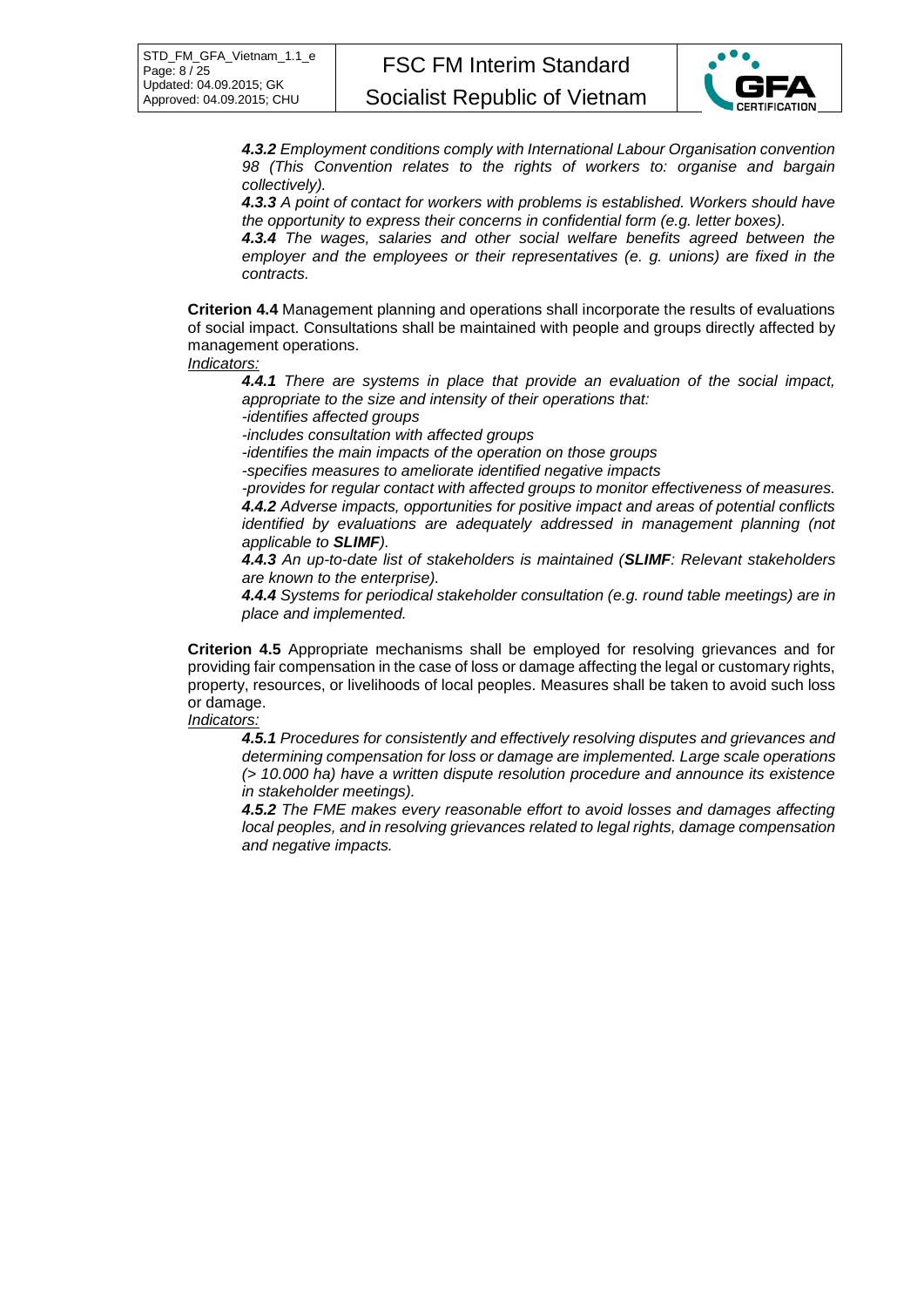

#### **PRINCIPLE # 5: BENEFITS FROM THE FOREST**

**Forest management operations shall encourage the efficient use of the forest's multiple products and services to ensure economic viability and a wide range of environmental and social benefits.**

**Criterion 5.1** Forest management should strive toward economic viability, while taking into account the full environmental, social, and operational costs of production, and ensuring the investments necessary to maintain the ecological productivity of the forest. *Indicators:*

*5.1.1 A work plan and budget is in place, showing expected costs and revenues for at least the current fiscal year.*

*5.1.2 The annual budget specifies the costs associated with implementation of the social and environmental commitments identified (see Principle 4 and 6 of this standard), as well as all operational costs (SLIMF: The forest manager is aiming at being in an economically viable situation which permits long term forest management).*

*5.1.3 The income predicted in the annual budget is based upon sound assumptions and is consistent with product values comparable to regional and national norms.*

*5.1.4 Where necessary, investments are made to maintain the ecological productivity of the forest.*

**Criterion 5.2** Forest management and marketing operations should encourage the optimal use and local processing of the forest's diversity of products. *Indicators:*

*5.2.1 When possible, the FME should promote the utilization and sustainable harvesting of common, lesser known species and non-timber-forest-products (not applicable to SLIMF).*

*5.2.2 The enterprise sells its forest products preferably to local or regional processing industries if available*, unless there is a justifiable reason for not doing so.

**Criterion 5.3** Forest management should minimize waste associated with harvesting and onsite processing operations and avoid damage to other forest resources. *Indicators:*

*5.3.1 Harvesting techniques are designed to avoid log breakage, timber degrade and damage to the forest stand.*

*5.3.2 Methods to avoid locally defined unacceptable damage to soil, water systems and wetlands, riparian zones, residual forest areas and sensitive sites are being implemented.*

*5.3.3 On large enterprises (> 10.000 ha) on-site processing operations follow the latest standards and technologies and have written procedures specifying the measures to avoid damages.*

*5.3.4 Harvested timber is transported from the forest before the deterioration or decomposition processes start.*

*5.3.5 Wood waste and damages to the remaining forest during harvesting, on-site processing and extraction are minimized.* 

*5.3.6 Regular training courses on harvesting procedures and transportation methods for staff and workers are conducted.*

**Criterion 5.4** Forest management should strive to strengthen and diversify the local economy, avoiding dependence on a single forest product. *Indicators:*

*5.4.1 Forest management is oriented at the production of a wide variety of forest products (timber and non-timber, including lesser known species) and services including tourism and recreation.(Not applicable to SLIMF).*

*5.4.2 The utilisation of non-timber forest products by local community enterprises is encouraged where this does not jeopardize other management objectives.*

**Criterion 5.5** Forest management operations shall recognize, maintain, and, where appropriate, enhance the value of forest services and resources such as watersheds and fisheries. *Indicators:*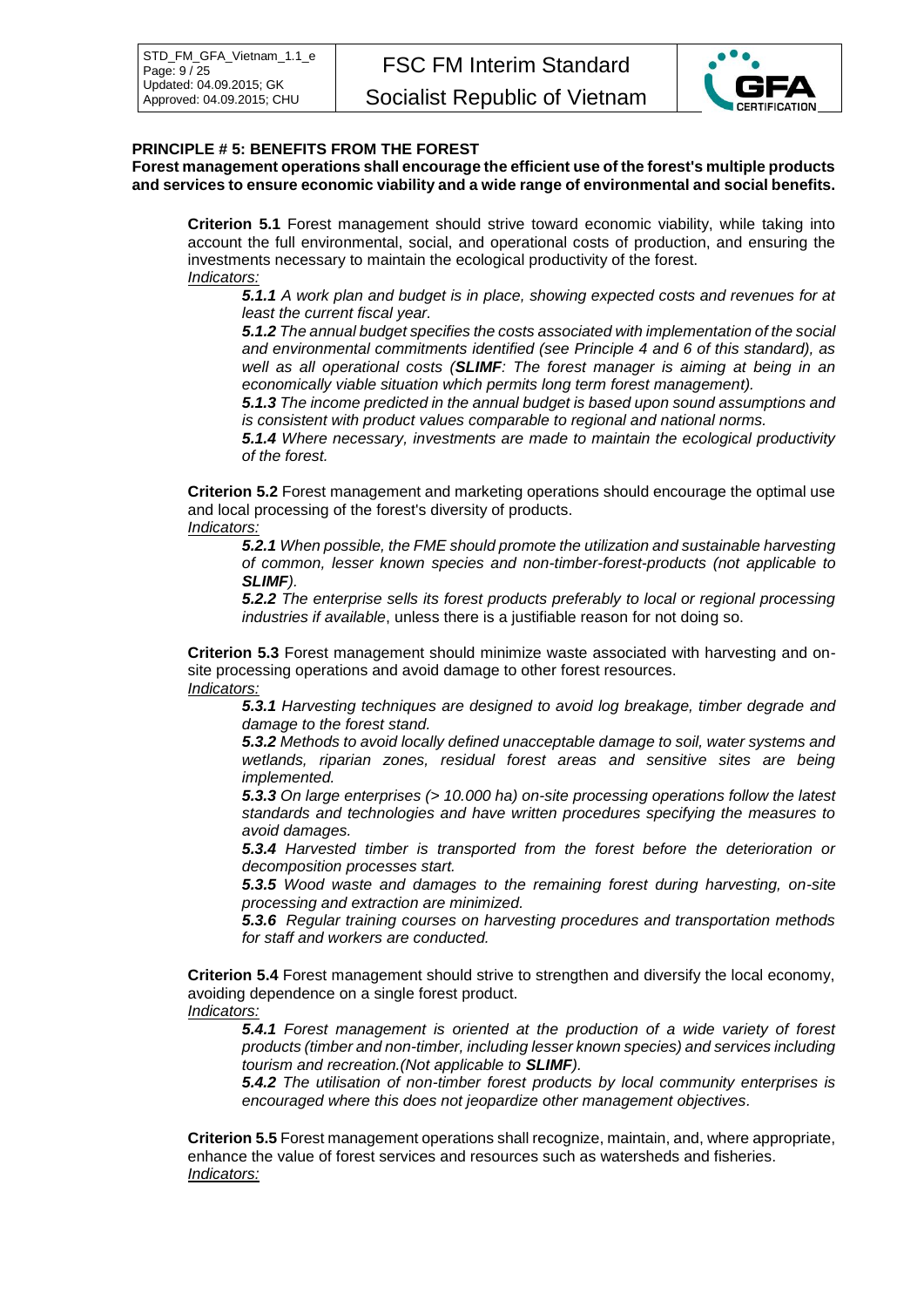

*5.5.1 Forest managers are aware of the range of forest services and resources such as watersheds and fisheries.*

*5.5.2 Sensible or special areas like watersheds are considered in management planning and implementation and are designated on maps.*

*5.5.3 Guidelines and measures for the protection and enhancement of forest values and services are in place and implemented.*

*5.5.4 Forestry activities do not damage habitats of commercially or culturally significant fish species within the forest area or downstream.*

**Criterion 5.6** The rate of harvest of forest products shall not exceed levels which can be permanently sustained.

#### *Indicators:*

*5.6.1 Planning of the annual allowable cut (AAC) is clearly stated in the forest management plan and is based on recognized (published) methods and in accordance to the management objectives set.*

*5.6.2 The expected level of harvesting is clearly justified in terms of the permanently sustainable yield of the forest products on which the management plan is based.*

*5.6.3 Volumes harvested are monitored, documented and taken into account during the planning process.*

*5.6.4 Authorized harvesting of non-timber-forest-products does not exceed calculated replenishment rates over the long term.*

#### **PRINCIPLE #6: ENVIRONMENTAL IMPACT**

**Forest management shall conserve biological diversity and its associated values, water resources, soils, and unique and fragile ecosystems and landscapes, and, by so doing, maintain the ecological functions and the integrity of the forest.**

**Criterion 6.1** Assessment of environmental impacts shall be completed -- appropriate to the scale, intensity of forest management and the uniqueness of the affected resources -- and adequately integrated into management systems. Assessments shall include landscape level considerations as well as the impacts of on-site processing facilities. Environmental impacts shall be assessed prior to commencement of site-disturbing operations. *Indicators:*

*6.1.1 A system assessing environmental impacts appropriate to the scale and intensity of forest management, and the uniqueness of the affected resources is being implemented and documented prior to the start of any operation (SLIMF: Before starting any operation, the possible negative impacts are identified and the operations are designed to minimize them. Assessments do not need to be documented unless legally required).*

*6.1.2 The results of these assessments are taken into account in subsequent operations and, if necessary, in the planning process.*

**Criterion 6.2** Safeguards shall exist which protect rare, threatened and endangered species and their habitats (e.g., nesting and feeding areas). Conservation zones and protection areas shall be established, appropriate to the scale and intensity of forest management and the uniqueness of the affected resources. Inappropriate hunting, fishing, trapping and collecting shall be controlled.

#### *Indicators:*

*6.2.1 Rare, endangered or threatened species and their habitats (e.g. nesting and feeding areas) present or likely to be present are identified and mapped (SLIMF: Where known, rare and endangered species and their habitats are protected).*

*6.2.2 Procedures to safeguard such species are documented and implemented (SLIMF: Procedures to safeguard such species are implemented).*

*6.2.3 Conservation zones, protection areas and wildlife corridors are established and demarcated on maps, appropriate to the scale and intensity of forest management and the uniqueness of the affected resources (not applicable to single SLIMF operations).*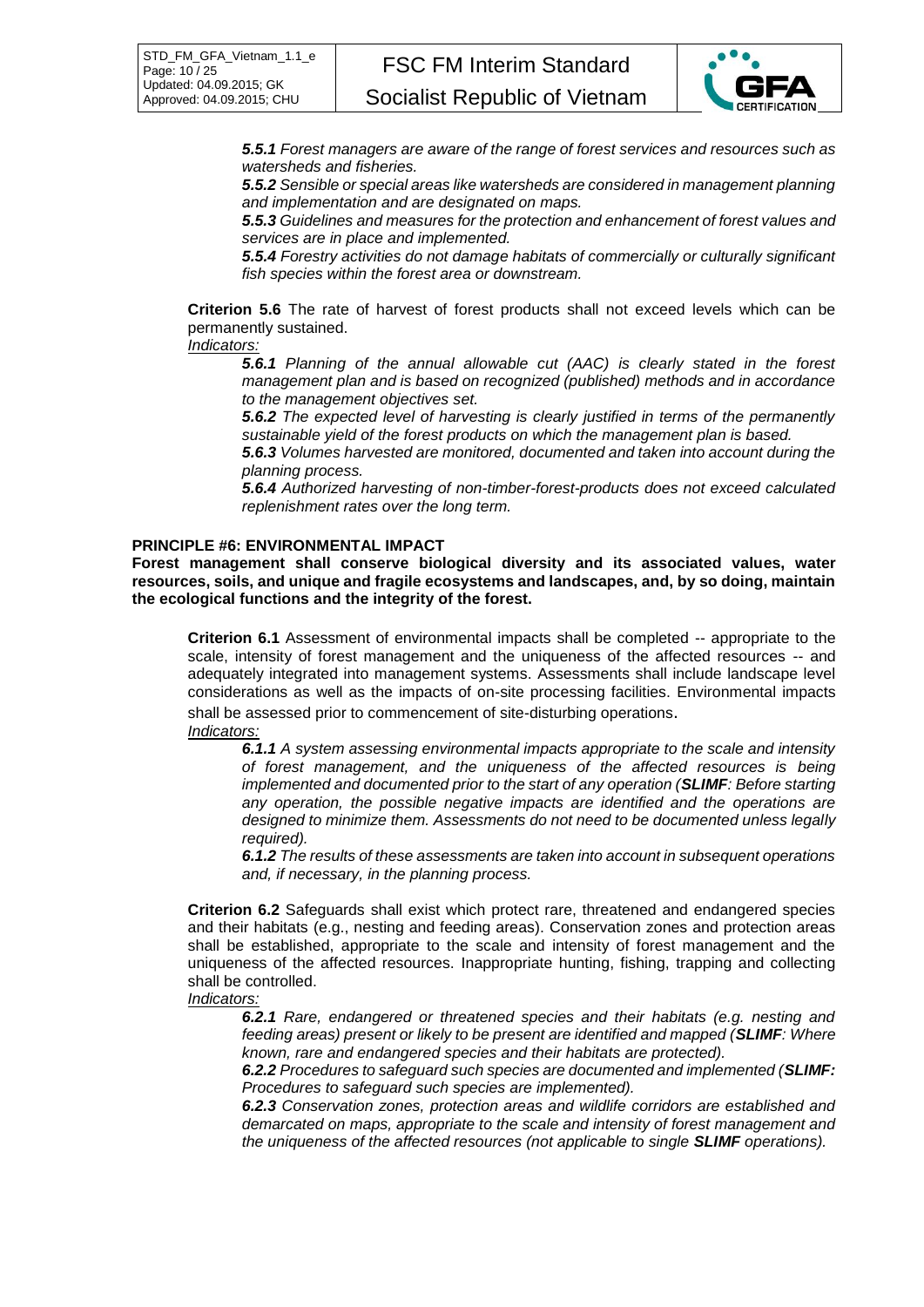

*6.2.4 Selection of conservation zones and protected areas is justified in terms of their potential to maximise their contribution to the maintenance or enhancement of biodiversity.*

*6.2.5 The movement of key plant and animal species between reserved and harvested areas is encouraged by retaining corridors of uncut forest based on streamsides with links up slopes and across ridges to connecting any large patches of forest which will not be harvested (not applicable to single SLIMF operations).*

*6.2.6 Authorized hunting, fishing, grazing and collecting activities are managed to ensure they do not exceed sustainable levels.*

*6.2.7 Inappropriate activities, such as illegal hunting or trapping of protected species are prevented.*

**Criterion 6.3** Ecological functions and values shall be maintained intact, enhanced, or restored, including:

a) Forest regeneration and succession,

b) Genetic, species, and ecosystem diversity,

c) Natural cycles that affect the productivity of the forest ecosystem.

*Indicators:*

*6.3.1 The silvicultural system adopted is appropriate to the ecology of the forest.*

*6.3.2 Systems that use small clearfell areas, selective felling and create varied age class have been considered.*

*6.3.3 Forestry operations must, if appropriate to the silvicultural system, aim for a mixture of compartments differing in size, shape, species, and date of planting and felling, in harmony with the landscape.*

*6.3.4 The scale of felling (e.g. coupe size) is commensurate with the natural dynamics of the forest type and the area under consideration (unless clearly justified silvicultural reasons are given).*

*6.3.5 Selective felling and thinning regimes are designed to maintain genotypic Diversity.*

*6.3.6 Biodiversity is routinely maintained by the retention of marginal habitats e.g. streamside vegetation, vegetation on rocky outcrops, swamps and heaths.*

*6.3.7 Standing and fallen dead wood habitats are retained to an appropriate extend.*

**Criterion 6.4** Representative samples of existing ecosystems within the landscape shall be protected in their natural state and recorded on maps, appropriate to the scale and intensity of operations and the uniqueness of the affected resources.

#### *Indicator:*

*6.4.1 Representative samples of existing ecosystems within the landscape are protected in their natural state and recorded on maps, appropriate to the scale and intensity of operations and the uniqueness of the affected resources (SLIMF: Where representative samples of ecosystems are known to exist in the FMU these shall be protected).*

**Criterion 6.5** Written guidelines shall be prepared and implemented to: control erosion; minimize forest damage during harvesting, road construction, and all other mechanical disturbances; and protect water resources.

*Indicators:*

*6.5.1 Appropriate local guidelines on harvesting and road construction meeting national or regional best practise requirements (like e.g. FAO Model Code of Forest Harvesting Practice) are available to forest managers and superiors (SLIMF: All forest management operations that may damage soil (e.g. compaction, erosion) and methods to mitigate or avoid such are known) .*

*6.5.2 Guidelines developed in terms of indicator 6.5.1 are implemented during operations and planning.*

*6.5.3 Buffer zones are maintained along watercourses and around water bodies. These buffer zones are demarcated on maps and comply with specifications made in*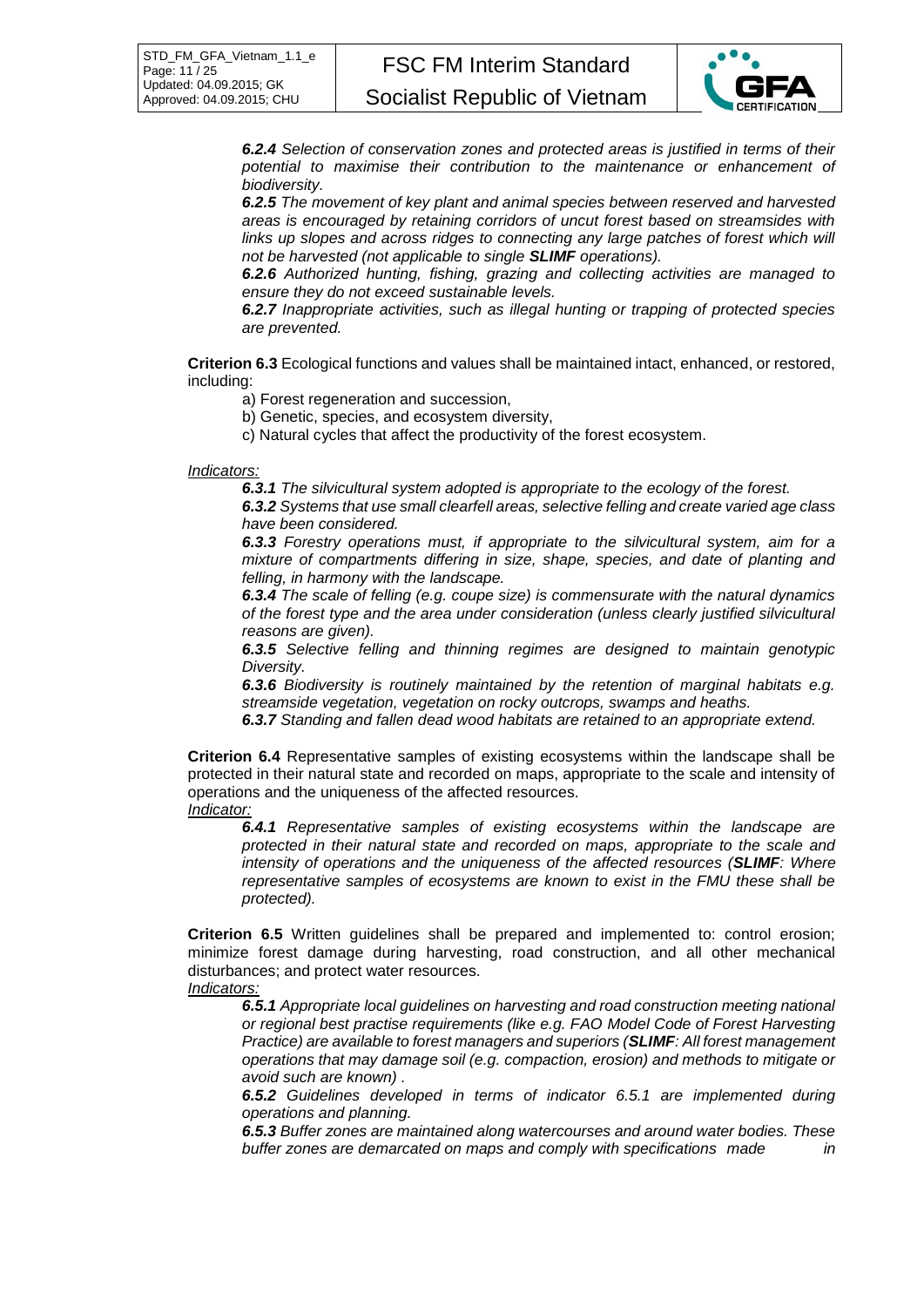

*national and regional best practise guidelines (like e.g. FAO Model Code of Forest Harvesting Practice).*

*6.5.4 Operators are aware of and able to implement adequate emergency procedures to clean up following accidental oil and chemical spillages.*

*6.5.5 No pollution of adjacent waters with increased amounts of sediments is caused by the logging operations.*

*6.5.6 Policies and procedures include the following norms, which are implemented: Protected areas are physically demarcated, at least temporarily, before any forest operations start on nearby land*

*-Harvesting machinery must not enter streams except at designated and designed stream crossings* 

*-Lop and top shall not be pushed into streams*

*-Extraction is stopped when soils are saturated*

*-The use of brash mats is specified, where appropriate.*

*6.5.7 All timber harvest operations are carried out according to planning Instructions.*

*6.5.8 Workers receive adequate training in harvesting and extraction methods. For large scale FMEs (> 10.000 ha) a written training program and training records are available.* 

**Criterion 6.6** Management systems shall promote the development and adoption of environmentally friendly non-chemical methods of pest management and strive to avoid the use of chemical pesticides. World Health Organization Type 1A and 1B and chlorinated hydrocarbon pesticides; pesticides that are persistent, toxic or whose derivatives remain biologically active and accumulate in the food chain beyond their intended use; as well as any pesticides banned by international agreement, shall be prohibited. If chemicals are used, proper equipment and training shall be provided to minimize health and environmental risks. *Indicators:*

*6.6.1 Documented pest, disease and weed control strategies are available.*

*6.6.2 Chemicals are only use when absolutely necessary to achieve defined management aims. Synthetic chemicals are only used where there is no known nonchemical alternative not entailing excessive costs.*

*6.6.3 There is an up-to-date list of all pesticides used in the organisation that documents trade name and active ingredient. Where not provided by the product label, authorized applications, application methods and rates will also be documented.*

*6.6.4 Prohibited pesticides are not used except where pesticides derogation has been obtained from the FSC Secretariat or an emergency exemption has been authorized by GFA prior to use.*

*6.6.5 Use of chemicals (arboricides, insecticides, herbicides etc.) is strictly controlled.*

*6.6.6 If chemicals are used, proper equipment is used for the application and staff is trained appropriately.*

*6.6.7 Application of chemicals within 10m of watercourses and 30m around reservoirs and lakes is prohibited.*

*6.6.8 Application if heavy rain is expected, during wet weather, on frozen snow–covered ground or ground that has baked dry during a drought is prohibited.*

*6.6.9 Storage and handling of chemicals follows the latest guidelines on safety and health.*

**Criterion 6.7** Chemicals, containers, liquid and solid non-organic wastes including fuel and oil shall be disposed of in an environmentally appropriate manner at off-site locations. *Indicators:*

*6.7.1 Guidelines describing the use and disposal of chemicals, containers, liquid and solid non-organic wastes, exist and are implemented.*

*6.7.2 A staff member holds responsibility for the environmentally appropriate disposal of waste.*

*6.7.3 Environmentally friendly lubricants and fuel are used with preference.*

*6.7.4 Soils and water are being protected from pollution.*

*6.7.5 Proper disposal of waste from equipment or supplies is done.*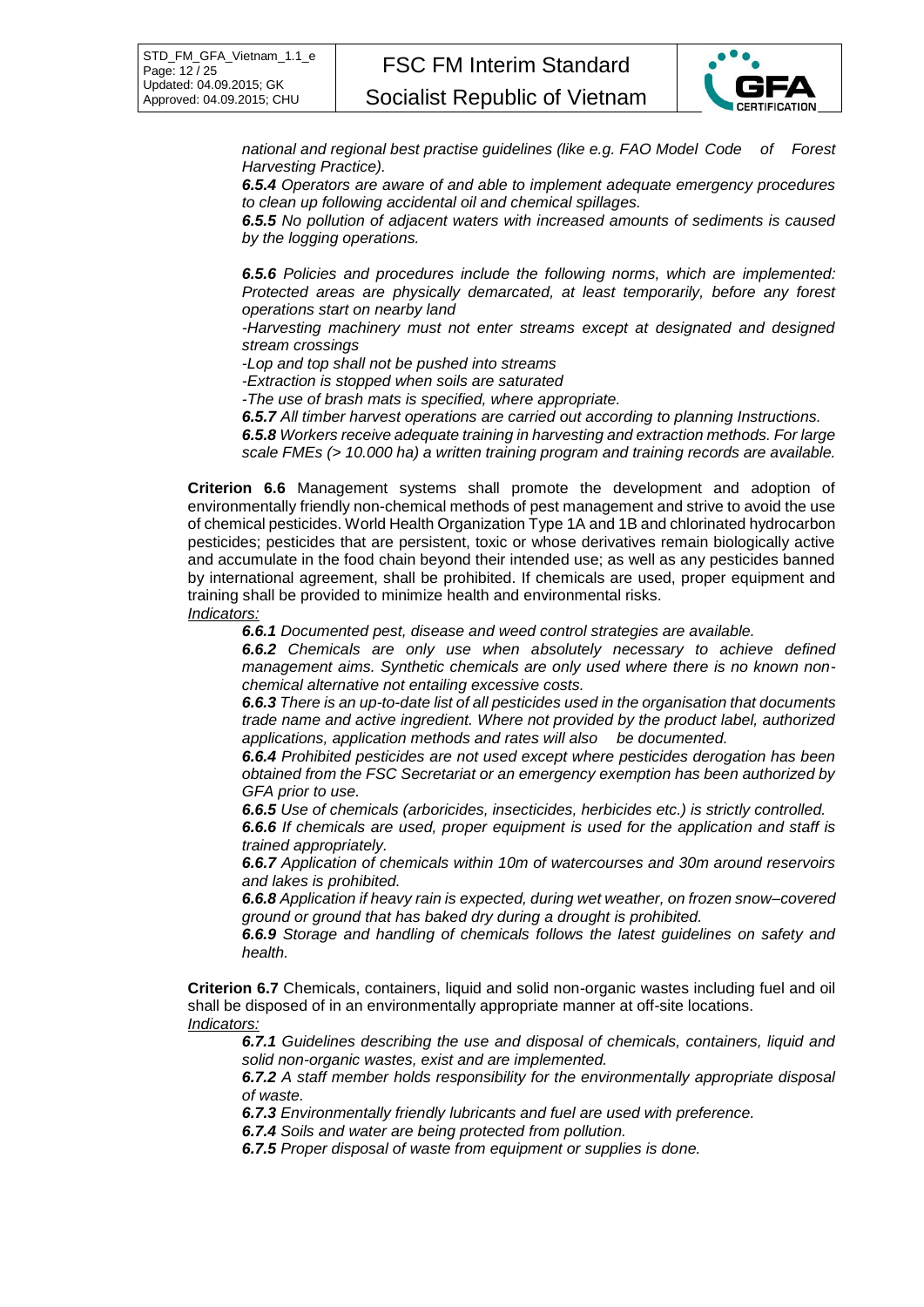

**Criterion 6.8** Use of biological control agents shall be documented, minimized, monitored and strictly controlled in accordance with national laws and internationally accepted scientific protocols. Use of genetically modified organisms shall be prohibited. *Indicators:*

*6.8.1 There is a procedure in place and implemented for the documentation and monitoring of all use of biological control agents.*

*6.8.2 The use of biological control agents is avoided or minimised by making use of best available alternative control methods not entailing excessive cost.*

*6.8.3 No genetically modified organisms including planting material and biological control agents are used.*

**Criterion 6.9** The use of exotic species shall be carefully controlled and actively monitored to avoid adverse ecological impacts.

*Indicators:*

*6.9.1 The use of exotic species is justified in every single case.*

*6.9.2 Exotic species used on a commercial scale should have no demonstrated adverse environmental effects or adverse impacts on the surrounding landscape and the natural species composition.*

*6.9.3 The use of exotic species is actively monitored to avoid adverse ecological impacts such as unwanted regeneration.*

**Criterion 6.10** Conversion of natural forest into plantations or non-forest land uses within the forest management unit shall not occur, except in circumstances where conversion:

a) entails a very limited portion of the forest management unit; and

b) does not occur on high conservation value forest areas; and

c) will enable clear, substantial, additional, secure, long term conservation benefits across the forest management unit.

*Indicator:*

*6.10.1 There is no conversion of natural forest\* to plantations\*, nor conversion of natural forests\* to non-forest\* land use, nor conversion of plantations\* on sites directly converted from natural forest\* to non-forest\* land use, except when the conversion: 1) Affects a very limited portion\* of the Management Unit\*, and*

*2) The conversion will produce clear, substantial, additional, secure, long-term conservation\* benefits in the Management Unit\*; and*

*3) Does not damage or threaten High Conservation Values\*, nor any sites or resources necessary to maintain or enhance those High Conservation Values\*.*

#### **PRINCIPLE #7: LAND-USE and MANAGEMENT PLAN**

**A management plan -- appropriate to the scale and intensity of the operations -- shall be written, implemented, and kept up to date. The long term objectives of management, and the means of achieving them, shall be clearly stated. The forest management plan is integrated into the overall land-use planning and is based on periodical inventories**.

**Criterion 7.1** The management plan and supporting documents shall provide:

a) Management objectives.

b) Description of the forest resources to be managed, environmental limitations, land use and ownership status, socio-economic conditions, and a profile of adjacent lands.

c) Description of silvicultural and/or other management system, based on the ecology of the forest in question and information gathered through resource inventories.

d) Rationale for rate of annual harvest and species selection.

e) Provisions for monitoring of forest growth and dynamics.

f) Environmental safeguards based on environmental assessments.

g) Plans for the identification and protection of rare, threatened and endangered species.

h) Maps describing the forest resource base including protected areas, planned management activities and land ownership.

i) Description and justification of harvesting techniques and equipment to be used. *Indicators:*

*7.1.1 The management plan gives information on the management objectives.*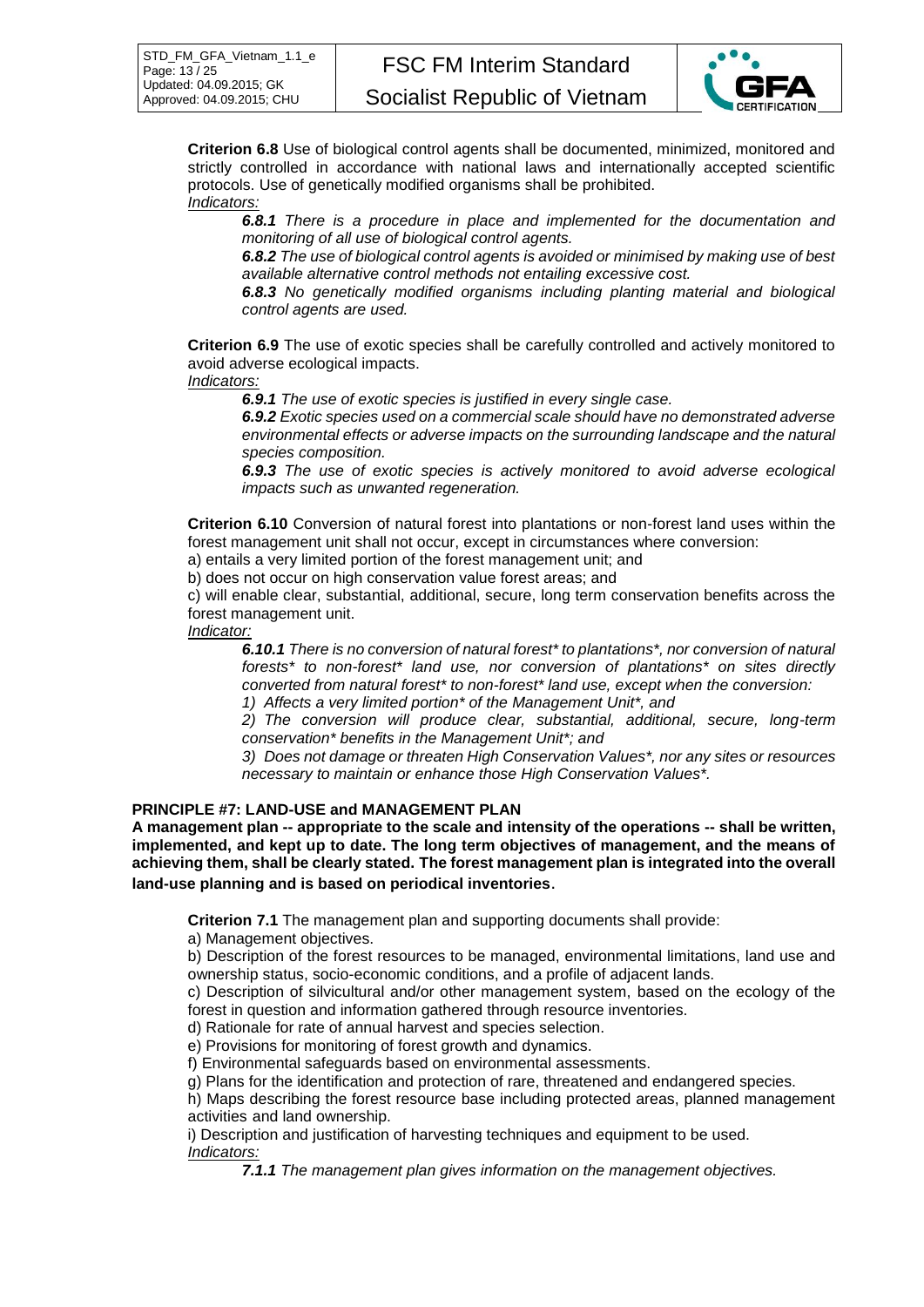

*7.1.2 The management plan gives a description of the forest resources to be managed, environmental limitations, land use and ownership status, socio-economic conditions, and a profile of adjacent lands.*

*7.1.3 The management plan gives a description of silvicultural and/or other management system, based on the ecology of the forest in question and information gathered through resource inventories.*

*7.1.4 The management plan gives a rationale for rate of annual harvest and species selection.*

*7.1.5 The management plan gives provisions for monitoring of forest growth and Dynamics.*

*7.1.6 The management plan gives environmental safeguards based on environmental assessments.*

*7.1.7 Plans for the identification and protection of rare, threatened and endangered Species.*

*7.1.8 Maps describing the forest resource base including protected areas, planned management activities and land ownership.*

*7.1.9 Description and justification of harvesting techniques and equipment to be used.*

**Criterion 7.2** The management plan shall be periodically revised to incorporate the results of monitoring or new scientific and technical information, as well as to respond to changing environmental, social and economic circumstances. *Indicators:*

*7.2.1 There is a procedure in place for the regular revision and updating of the management plan.*

*7.2.2 In the revision of the management plan relevant opinions of research institutes, environmental and social non-government organisations are considered.*

*7.2.3 There is evidence, that changing environmental, social and economic considerations have been included in the revision of the management plan.*

*7.2.4 A method to evaluate new scientific and technical developments for the inclusion into the revised management plan is in place.*

*7.2.5 Annual operation plans with maps exist and are congruent with the approved forest management plan.*

**Criterion 7.3** Forest workers shall receive adequate training and supervision to ensure proper implementation of the management plan.

#### *Indicators:*

*7.3.1 Special further training on ecological and technical aspects of forest management is offered and supported.*

*7.3.2 Forest workers are thoroughly introduced to their tasks.*

*7.3.3 Forest workers are aware of the objectives of forest management.*

*7.3.4 The work of the forest workers is checked at appropriate intervals by the forest manager.*

**Criterion 7.4** While respecting the confidentiality of information, forest managers shall make publicly available a summary of the primary elements of the management plan, including those listed in Criterion 7.1.

#### *Indicators:*

*7.4.1 Regular summaries of the primary elements of the management plan, including those listed in Criterion 7.1 are available to the public. Large scale enterprises (> 10.000 ha) actively inform the public during regular stakeholder meetings (see 4.4.4) (SLIMF: upon request, FME shall make available relevant parts of the management plan to stakeholders who are directly affected by the forest management activities).*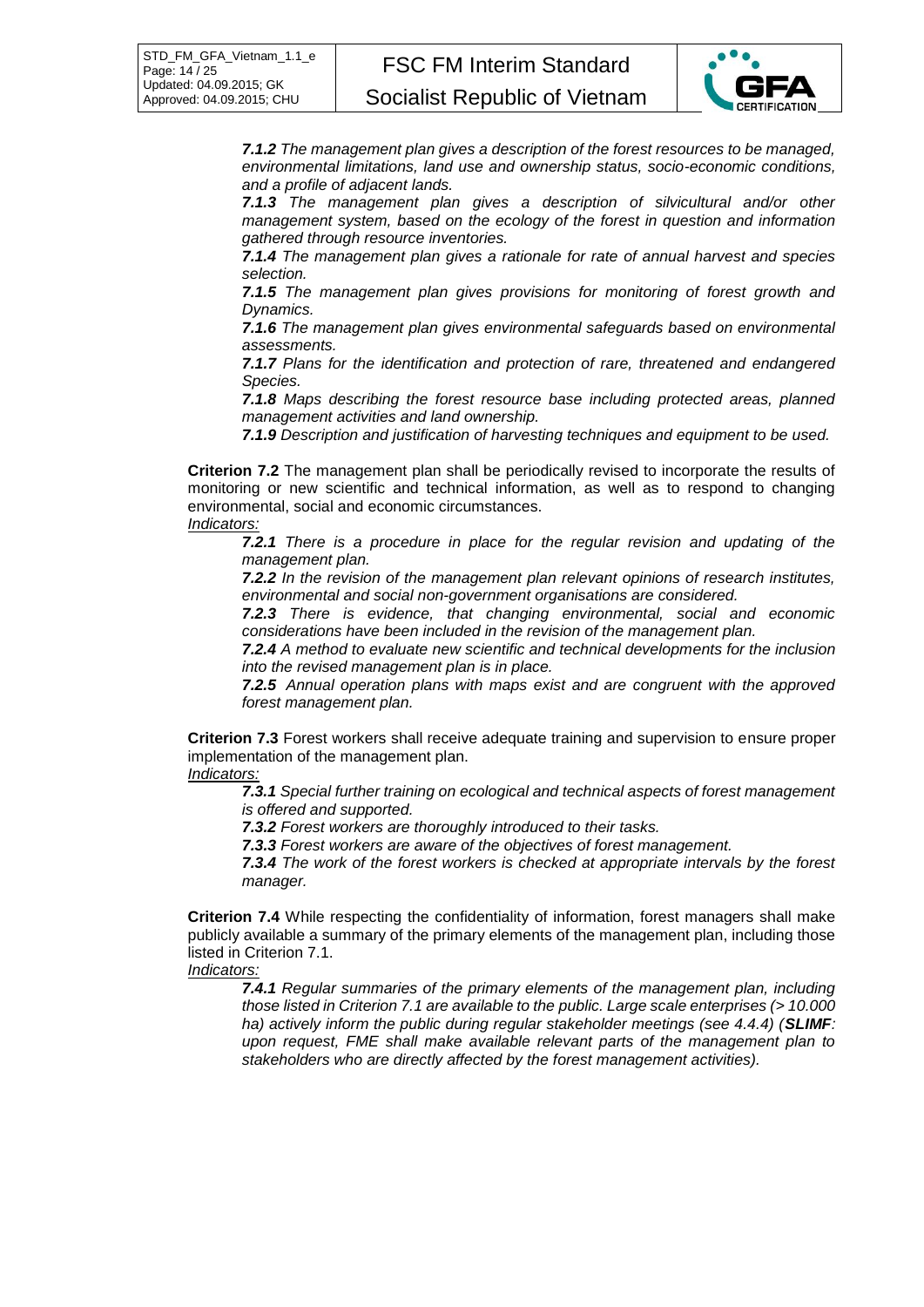

#### **PRINCIPLE #8: MONITORING AND ASSESSMENT**

**Monitoring shall be conducted -- appropriate to the scale and intensity of forest management - to assess the condition of the forest, yields of forest products, chain of custody, management activities and their social and environmental impacts.**

**Criterion 8.1** The frequency and intensity of monitoring should be determined by the scale and intensity of forest management operations as well as the relative complexity and fragility of the affected environment. Monitoring procedures should be consistent and replicable over time to allow comparison of results and assessment of change.

*Indicators:*

*8.1.1 All activities that require monitoring are identified .*

*8.1.2 A plan and design, based upon consistent and replicable procedures exists and is implemented for periodic monitoring and reporting.*

*8.1.3 The frequency and expense of monitoring is appropriate to scale and intensity of forest management operations as well as the relative complexity of the affected environment.*

**Criterion 8.2** Forest management should include the research and data collection needed to monitor, at a minimum, the following indicators:

a) Yield of all forest products harvested.

b) Growth rates, regeneration and condition of the forest.

c) Composition and observed changes in the flora and fauna.

d) Environmental and social impacts of harvesting and other operations.

e) Costs, productivity, and efficiency of forest management.

#### *Indicators:*

*8.2.1 Yields of all forest products harvested are recorded.*

*8.2.2 Where standard growth models or information on regeneration of commercial species is not known, there is a programme in place to collect detailed information for future management.*

*8.2.3 The condition of the forest (presence of pests, diseases, evidence of soil compaction, erosion etc) is regularly monitored and reviewed.*

*8.2.4 Conservation areas (see 6.2) are regularly monitored to ensure that there is no evidence of deterioration or disturbance.*

*8.2.5 Composition and changes in the flora and fauna and the effectiveness of conservation activities, particularly of rare, threatened and endangered species are monitored.*

*8.2.6 Indicators of environmental and social impacts of forest operations, including health and safety, are determined and monitoring data collected.*

*8.2.7 Contractors´ performance is monitored, including compliance with contract Specifications.*

*8.2.8 Costs of all forest management activities are recorded and evaluated to judge productivity, and efficiency of forest management.*

**Criterion 8.3** Documentation shall be provided by the forest manager to enable monitoring and certifying organizations to trace each forest product from its origin, a process known as the "chain of custody."

*Indicators:*

*8.3.1 Forest products that are to be sold as certified are readily identifiable as originating from the evaluated forest. This may be achieved through physical marking of the timber, a system of paper control, daily or weekly production records, or a combination of these and similar techniques.*

*8.3.2 All products sold by the forest operation as certified are recorded with: product type ("FSC Pure" unless introduction of other terms in FSC COC standards), quantity or volume, date, FSC license number (GFA-FM/COC- xxxxxx), customer, and information on forest gate. This is backed up by evidence in the bookkeeping system (invoices, bills of lading, orders etc.).*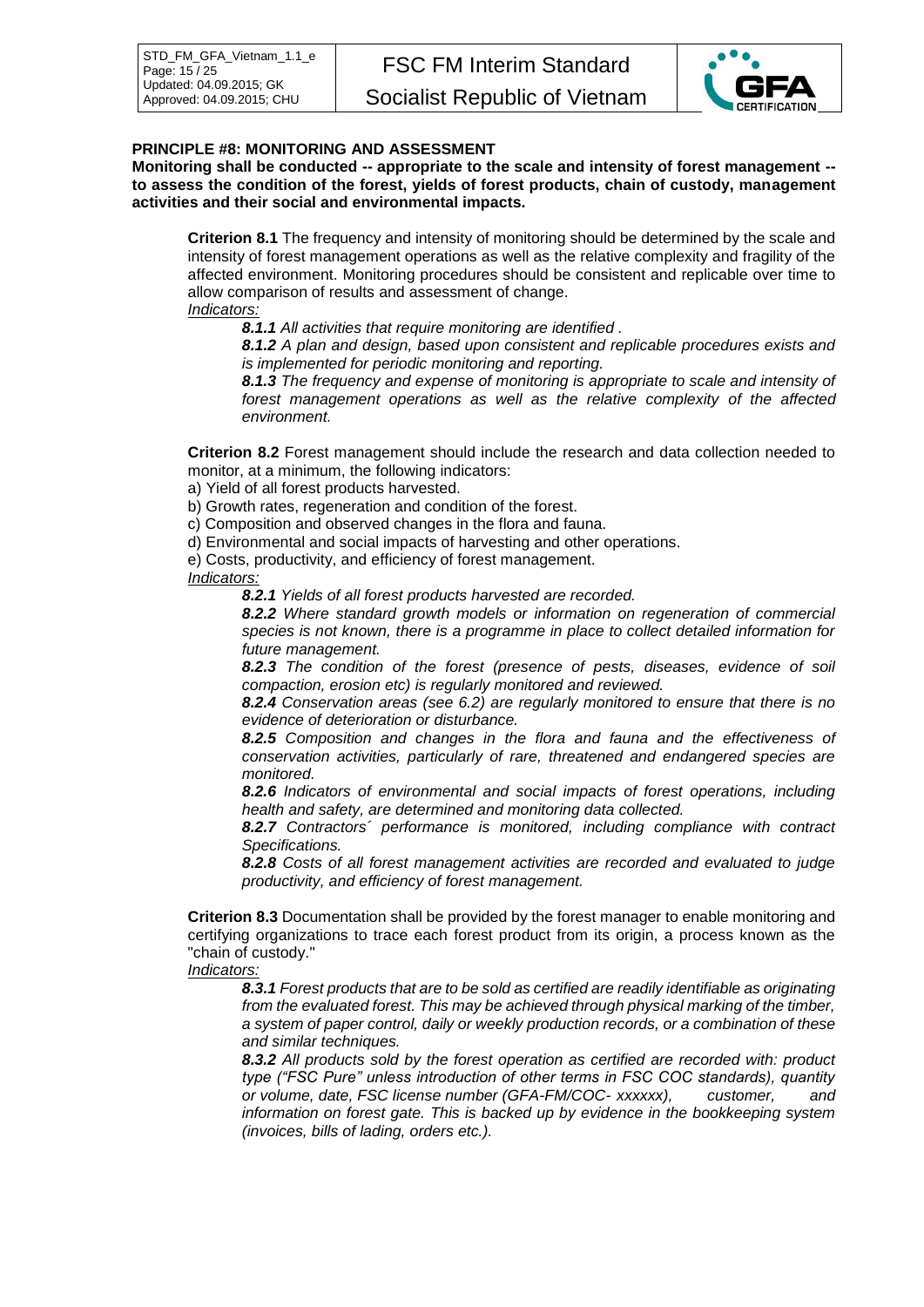

*8.3.3 Any use of the FSC trademark is in accordance with FSC trademark standard (FSC-STD-50-001 and related/replacing FSC policies) and is approved by GFA or other authorized institutions prior to application.* 

**Criterion 8.4** The results of monitoring shall be incorporated into the implementation and revision of the management plan.

*Indicators:*

*8.4.1 There is a system that demonstrates how to incorporate monitoring results into the implementation revision of the management plan(SLIMF: refer to indicators 7.2.3 and 7.2.4).*

*8.4.2 Changes to management proposed in the course of analysis of monitoring results are implemented (SLIMF: refer to indicators 7.2.3 and 7.2.4).*

**Criterion 8.5** While respecting the confidentiality of information, forest managers shall make publicly available a summary of the results of monitoring indicators, including those listed in Criterion 8.2.

*Indicators:*

*8.5.1 Regular summaries of monitoring results and analysis by FMU are available to the public. Large scale enterprises (> 10.000 ha) actively inform the public during regular stakeholder meetings (see 4.4.4). (SLIMF: upon request, FME shall make available relevant parts of the management plan to stakeholders who are directly affected by the forest management activities).*

#### **PRINCIPLE #9: MAINTENANCE OF HIGH CONSERVATION VALUE FORESTS**

**Management activities in high conservation value forests shall maintain or enhance the attributes which define such forests. Decisions regarding high conservation value forests shall always be considered in the context of a precautionary approach.**

**Criterion 9.1** Assessment to determine the presence of the attributes consistent with High Conservation Value Forests will be completed, appropriate to scale and intensity of forest management.

*Indicators:*

**9.1.1** The FMU has been adequately assessed (in consultation with relevant *organisations, e.g. conservation organisations, regulatory authorities and other local and national stakeholders) and any HCVF and their biological and/or socio-economic or cultural attributes have been identified.*

*9.1.2 The assessment procedure is documented and records of the consultation and sources of information are maintained.*

*9.1.3 If HCV are present, the management is familiar with the existent attributes and maps are available that locate HCV forests and other protected areas.*

*Criterion 9.2* The consultative portion of the certification process must place emphasis on the identified conservation attributes, and options for the maintenance thereof.

*Indicators / Important questions:*

*9.2.1 The owner/manager has determined appropriate management prescriptions for the HCVF in consultation with relevant organisations, e.g. conservation organisations, regulatory authorities and other local and national stakeholders.*

*9.2.2 When an HCVF has been identified for its socio-economic or cultural attributes, there should be joint analysis and decision making with the stakeholders directly affected; all reasonable efforts should be made to establish co-management agreements with these stakeholders.* 

**Criterion 9.3** The management plan shall include and implement specific measures that ensure the maintenance and/or enhancement of the applicable conservation attributes consistent with the precautionary approach. These measures shall be specifically included in the publicly available management plan summary.

*Indicators:*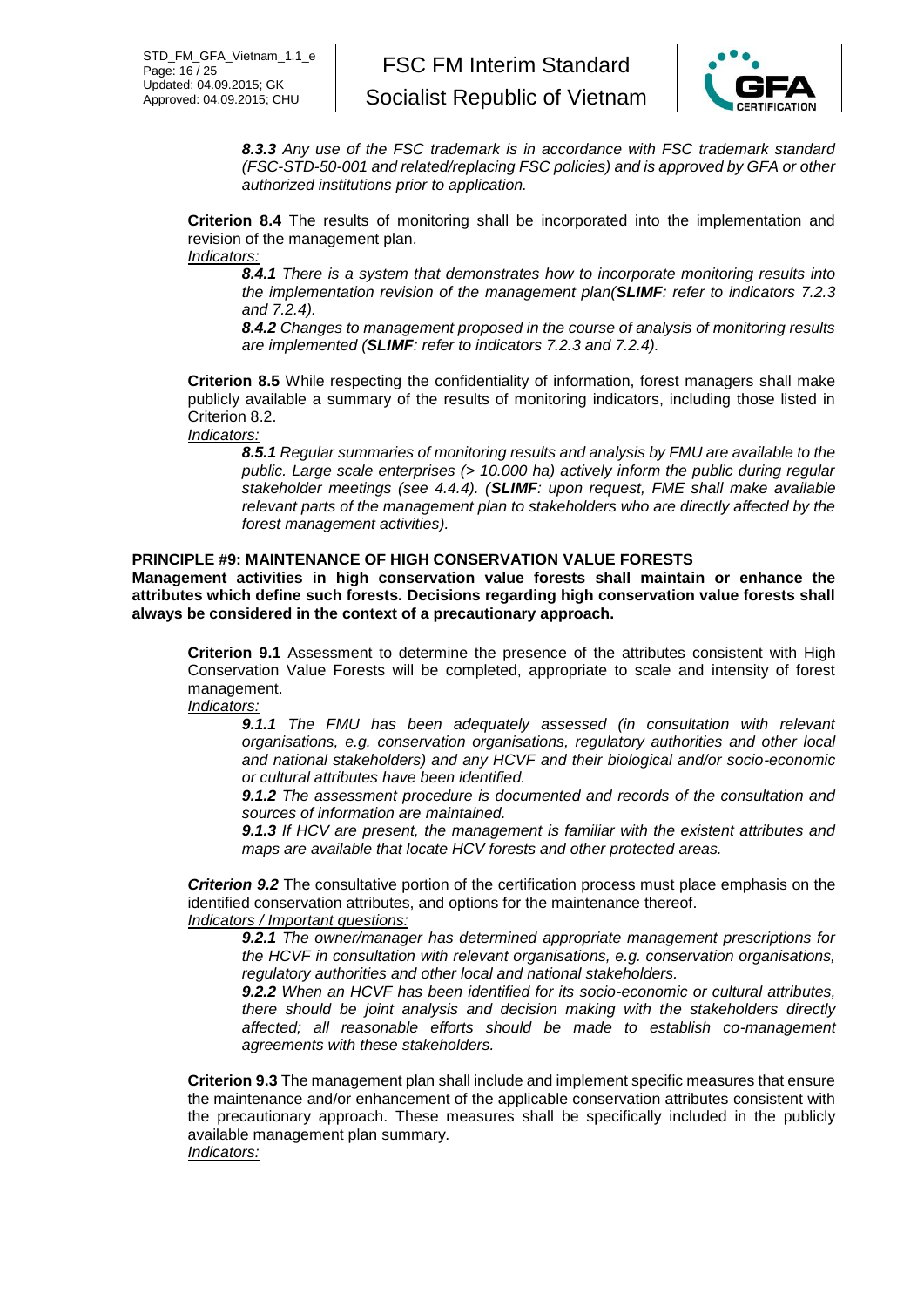

*9.3.1 The management plan specifies identified HCV attributes and maps show the critical areas.*

*9.3.2 The management plan specifies measures that ensure the maintenance and/or enhancement of the applicable HCV attributes.*

*9.3.3 The public summary of the management plan is available as under 7.5. and contains the prescribed measures to enhance the identified HCV attributes.*

**Criterion 9.4** Annual monitoring shall be conducted to assess the effectiveness of the measures employed to maintain or enhance the applicable conservation attributes. *Indicators:*

**9.4.1** Monitoring indicators and frequency are defined in consultation with relevant *organisations, e.g. conservation organisations, regulatory authorities and other local and national stakeholders, to monitor effectiveness of each measure described in the management plan (SLIMF: Refer indicators 8.2.4 –8.2.6) .*

*9.4.2 Records of monitoring are kept and used to adapt future management.*

#### **PRINCIPLE # 10: PLANTATIONS**

**Plantations shall be planned and managed in accordance with Principles and Criteria 1 - 9, and Principle 10 and its Criteria. While plantations can provide an array of social and economic benefits, and can contribute to satisfying the world's needs for forest products, they should complement the management of, reduce pressures on, and promote the restoration and conservation of natural forests.**

**Criterion 10.1** The management objectives of the plantation, including natural forest conservation and restoration objectives, shall be explicitly stated in the management plan, and clearly demonstrated in the implementation of the plan.

*Indicators:*

*10.1.1 Objectives of plantation management are included in the management plan, recognizing natural forest conservation and restoration.*

*10.1.2 Forest management plan includes strategies or elements to conserve natural forests and to restore degraded sites.*

*10.1.3 Clear evidence of the implementation of the management plan is given. -> see also C 7.1 - 7.5*

**Criterion 10.2** The design and layout of plantations should promote the protection, restoration and conservation of natural forests, and not increase pressures on natural forests. Wildlife corridors, streamside zones and a mosaic of stands of different ages and rotation periods shall be used in the layout of the plantation, consistent with the scale of the operation. The scale and layout of plantation blocks shall be consistent with the patterns of forest stands found within the natural landscape.

#### *Indicators:*

*10.2.1 Plantation management is designed to maintain or enhance characteristics of adjacent natural forest.*

*10.2.2 Policies and procedures are implemented which ensure that:*

*a) mosaic of stand ages and rotations are created and maintained;*

*b) wildlife corridors are provided;*

*c) where there are corridors of natural vegetation by streamsides or in gullies* 

*d) these are protected from planting and harvesting operations, and developed e) into streamside reserved areas.*

*10.2.3 Both general siting and internal design of plantations are in harmony with the landscape of the area.*

*10.2.4Forest plantation plan of FMU is in consistence with local development plans (provincial, district and communal level).*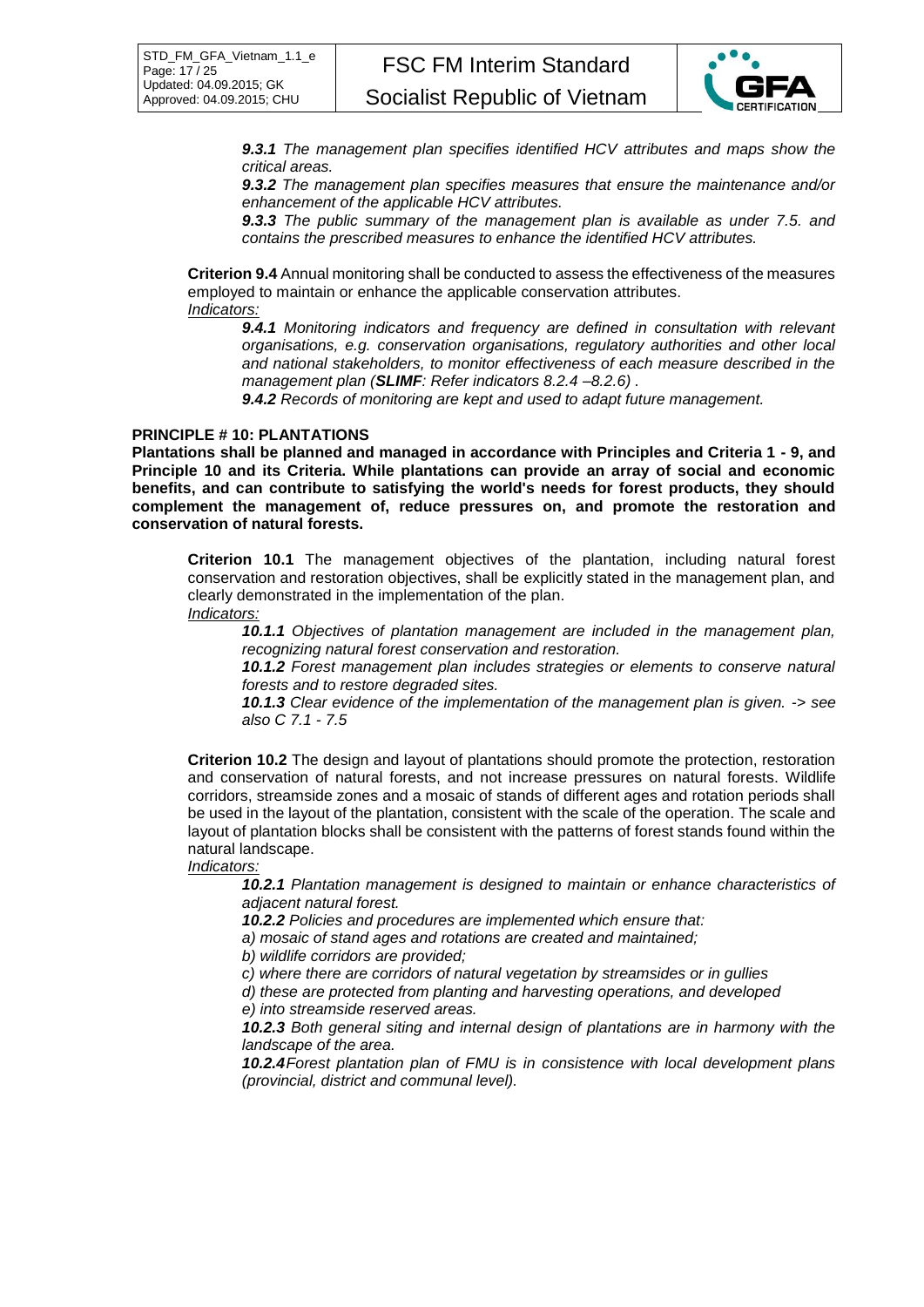

**Criterion 10.3** Diversity in the composition of plantations is preferred, so as to enhance economic, ecological and social stability. Such diversity may include the size and spatial distribution of management units within the landscape, number and genetic composition of species, age classes and structures.

*Indicators:*

*10.3.1 Plantation management maintains and/or enhances landscape diversity by varying block size and their distribution in the landscape.*

*10.3.2 Management makes provision for the use of a variety of tree species and provenances or other plants.* 

*10.3.3 Not applicable to SLIMF operations: A minimum 20% of the plantation consists of mixed species crops, unless it is consistent with the natural distribution pattern for the species in the region concerned.*

*10.3.4Forestland classification materials are available and mapped under suitable scale.*

*10.3.5A forest plantation design exists and is approved by competent agencies if requested by law.*

**Criterion 10.4** The selection of species for planting shall be based on their overall suitability for the site and their appropriateness to the management objectives. In order to enhance the conservation of biological diversity, native species are preferred over exotic species in the establishment of plantations and the restoration of degraded ecosystems. Exotic species, which shall be used only when their performance is greater than that of native species, shall be carefully monitored to detect unusual mortality, disease, or insect outbreaks and adverse ecological impacts.

#### *Indicators:*

*10.4.1 There is a clear justification for the choice of species and genotypes chosen for the plantation, which takes into account the objectives of the plantation, and the climate, geology and soils at the planting sites.*

*10.4.2 If exotic species were chosen, the greater performance has to be proven.*

*10.4.3 Invasive species are not planted.*

*10.4.4 A documented procedure to monitor the performance of exotic species in place and implemented.*

*10.4.5 Emphasis should be placed on planting and/or applied research on forest species native to the region.*

**Criterion 10.5** A proportion of the overall forest management area, appropriate to the scale of the plantation and to be determined in regional standards, shall be managed so as to restore the site to a natural forest cover.

#### *Indicators:*

*10.5.1 An appropriate proportion (in general 5 – 10 %) of the overall forest management area is managed so as to restore the site to a natural forest cover (SLIMF: Improvements to the ecological value of the plantation are made where conservation features exists).*

*10.5.2 A documented strategy (as part of the management plan) for the area to be restored to a natural forest is available and being implemented.*

*10.5.3 The area to be restored to a natural forest cover is demarcated on maps and considered in planning documents.*

**Criterion 10.6** Measures shall be taken to maintain or improve soil structure, fertility, and biological activity. The techniques and rate of harvesting, road and trail construction and maintenance, and the choice of species shall not result in long term soil degradation or adverse impacts on water quality, quantity or substantial deviation from stream course drainage patterns. *Indicators:*

*10.6.1 Means to protect soils and water resources are explicitly detailed in management plans or supporting documents.*

*10.6.2 Plans and procedures for reforestation after harvesting are designed to minimise exposure of bare soil, and to ensure that trees are re-established as rapidly as possible. 10.6.3 There is no evidence of site degradation in the field.*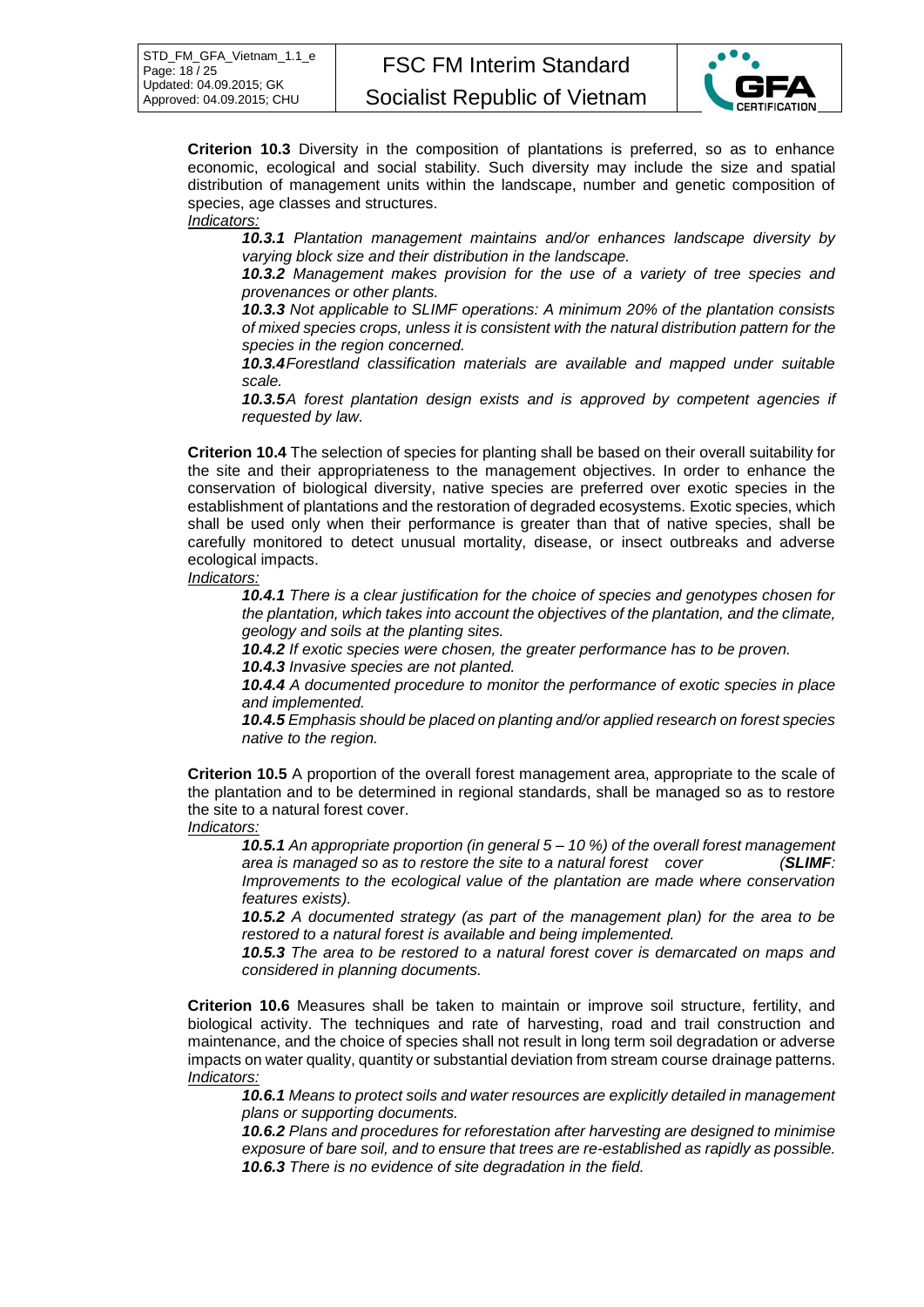

*10.6.4 Management practices do not cause a reduction in water quantity and/or alter drainage patterns.*

**Criterion 10.7** Measures shall be taken to prevent and minimize outbreaks of pests, diseases, fire and invasive plant introductions. Integrated pest management shall form an essential part of the management plan, with primary reliance on prevention and biological control methods rather than chemical pesticides and fertilizers. Plantation management should make every effort to move away from chemical pesticides and fertilizers, including their use in nurseries. *Indicators:*

*10.7.1 The principle forest pests and diseases are identified.*

*10.7.2 A documented procedure for integrated pest management, including invasive plants, with primary reliance on prevention and biological control methods is being implemented.*

*10.7.3 The need for fire management and control has been evaluated and, if necessary, a procedure and adequate equipment for the prevention and fight of forest fires is being implemented.*

*10.7.4 A policy to minimise the use of chemicals and fertilizers, including their use in nurseries, is being implemented.*

**Criterion 10.8** Appropriate to the scale and diversity of the operation, monitoring of plantations shall include regular assessment of potential on-site and off-site ecological and social impacts, (e.g. natural regeneration, effects on water resources and soil fertility, and impacts on local welfare and social well-being), in addition to those elements addressed in principles 8, 6 and 4. No species should be planted on a large scale until local trials and/or experience have shown that they are ecologically well-adapted to the site, are not invasive, and do not have significant negative ecological impacts on other ecosystems. Special attention will be paid to social issues of land acquisition for plantations, especially the protection of local rights of ownership, use or access.

*Indicators:*

*10.8.1 There is no large scale planting of species that have not been shown to be appropriate to the site on the basis of local trials or experience.*

*10.8.2 Plantations are not established on sites of important or sensitive ecosystems; areas of high or unique biological diversity; planned conservation or protection areas or where there are possible adverse effects on an important water catchment area.*

*10.8.3 Monitoring includes evaluation of potential onsite and off-site ecological and social impacts of plantation activities (also see criterion 8.2). (SLIMF: FME shall document negative environmental or social impacts and design and implement measures to address the impacts).*

*10.8.4 The purchase of lands or land leases for plantation establishment does not adversely impact the community and/or resource use by local people and no plantations will be established on lands where ownership and use rights have not been settled.*

**Criterion 10.9** Plantations established in areas converted from natural forests after November 1994 normally shall not qualify for certification. Certification may be allowed in circumstances where sufficient evidence is submitted to the certification body that the manager/owner is not responsible directly or indirectly of such conversion. *Indicator:*

*10.9.1 There is written evidence that the plantation was not established on land converted from natural forest after November 1st 1994 (but see 6.10 and 0.9), unless there is clear evidence that the current owner(s) and manager(s) were not directly or indirectly responsible for the conversion.*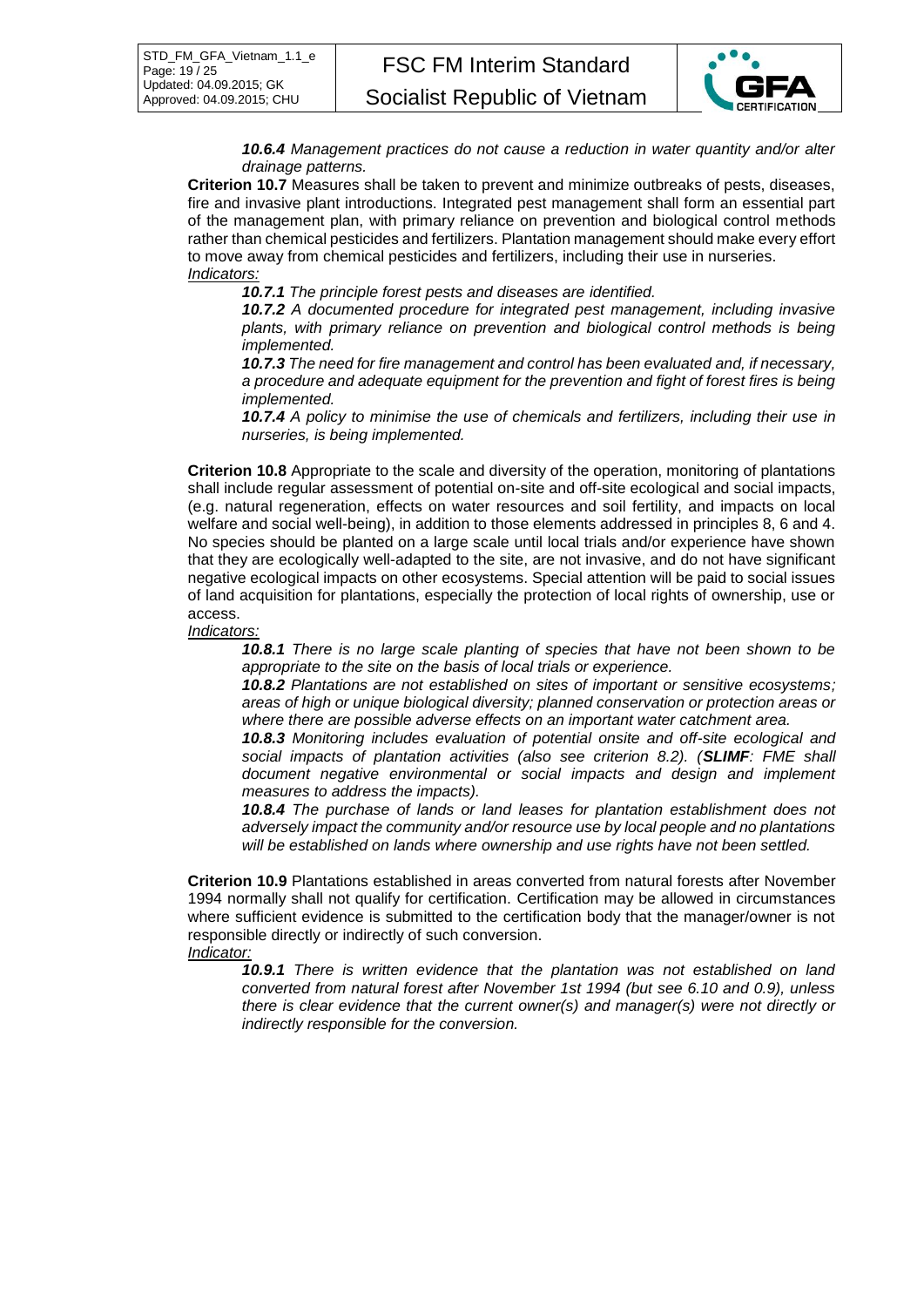

# **ANNEX 1: GLOSSARY**

(from: "FSC Principle and Criteria". FSC Document No. 1.2, Revised Version of January 1999)

Words in this document are used as defined in most standard English language dictionaries. The precise meaning and local interpretation of certain phrases (such as local communities) should be decided in the local context by forest managers and certifiers. In this document, the words below are understood as follows:

**Biological diversity:** The variability among living organisms from all sources including, inter alia, terrestrial, marine and other aquatic ecosystems and the ecological complexes of which they are a part; this includes diversity within species, between species and of ecosystems. (see Convention on Biological Diversity, 1992)

**Biological diversity values:** The intrinsic, ecological, genetic, social, economic, scientific, educational, cultural, recreational and aesthetic values of biological diversity and its components. (see Convention on Biological Diversity, 1992)

**Biological control agents:** Living organisms used to eliminate or regulate the population of other living organisms.

**Chain of custody:** The channel through which products are distributed from their origin in the forest to their end-use.

**Chemicals:** The range of fertilizers, insecticides, fungicides, and hormones which are used in forest management.

**Criterion** (pl. Criteria): A means of judging whether or not a Principle (of forest stewardship) has been fulfilled.

**Customary rights:** Rights which result from a long series of habitual or customary actions, constantly repeated, which have, by such repetition and by uninterrupted acquiescence, acquired the force of a law within a geographical or sociological unit.

**Ecosystem:** A community of all plants and animals and their physical environment, functioning together as an interdependent unit.

**Endangered species:** Any species which is in danger of extinction throughout all or a significant portion of its range.

**Exotic species:** An introduced species not native or endemic to the area in question.

**Forest integrity:** The composition, dynamics, functions and structural attributes of a natural forest.

**Forest management/manager:** The people responsible for the operational management of the forest resource and of the enterprise, as well as the management system and structure, and the planning and field operations.

**Genetically modified organisms:** Biological organisms which have been induced by various means to consist of genetic structural changes.

**Indigenous lands and territories:** The total environment of the lands, air, water, sea, sea-ice, flora and fauna, and other resources which indigenous peoples have traditionally owned or otherwise occupied or used. (Draft Declaration of the Rights of Indigenous Peoples: Part VI)

**Indigenous peoples:** "The existing descendants of the peoples who inhabited the present territory of a country wholly or partially at the time when persons of a different culture or ethnic origin arrived there from other parts of the world, overcame them and, by conquest, settlement, or other means reduced them to a non-dominant or colonial situation; who today live more in conformity with their particular social, economic and cultural customs and traditions than with the institutions of the country of which they now form a part, under State structure which incorporates mainly the national, social and cultural characteristics of other segments of the population which are predominant." (Working definition adopted by the UN Working Group on Indigenous Peoples).

#### **High Conservation Value Forests:**

High Conservation Value Forests are those that possess one or more of the following attributes: a) forest areas containing globally, regionally or nationally significant:

concentrations of biodiversity values (e.g. endemism, endangered species, refugia); and/or

 large landscape level forests, contained within, or containing the management unit, where viable populations of most if not all naturally occurring species exist in natural patterns of distribution and abundance

2) forest areas that are in or contain rare, threatened or endangered ecosystems

3) forest areas that provide basic services of nature in critical situations (e.g. watershed protection, erosion control)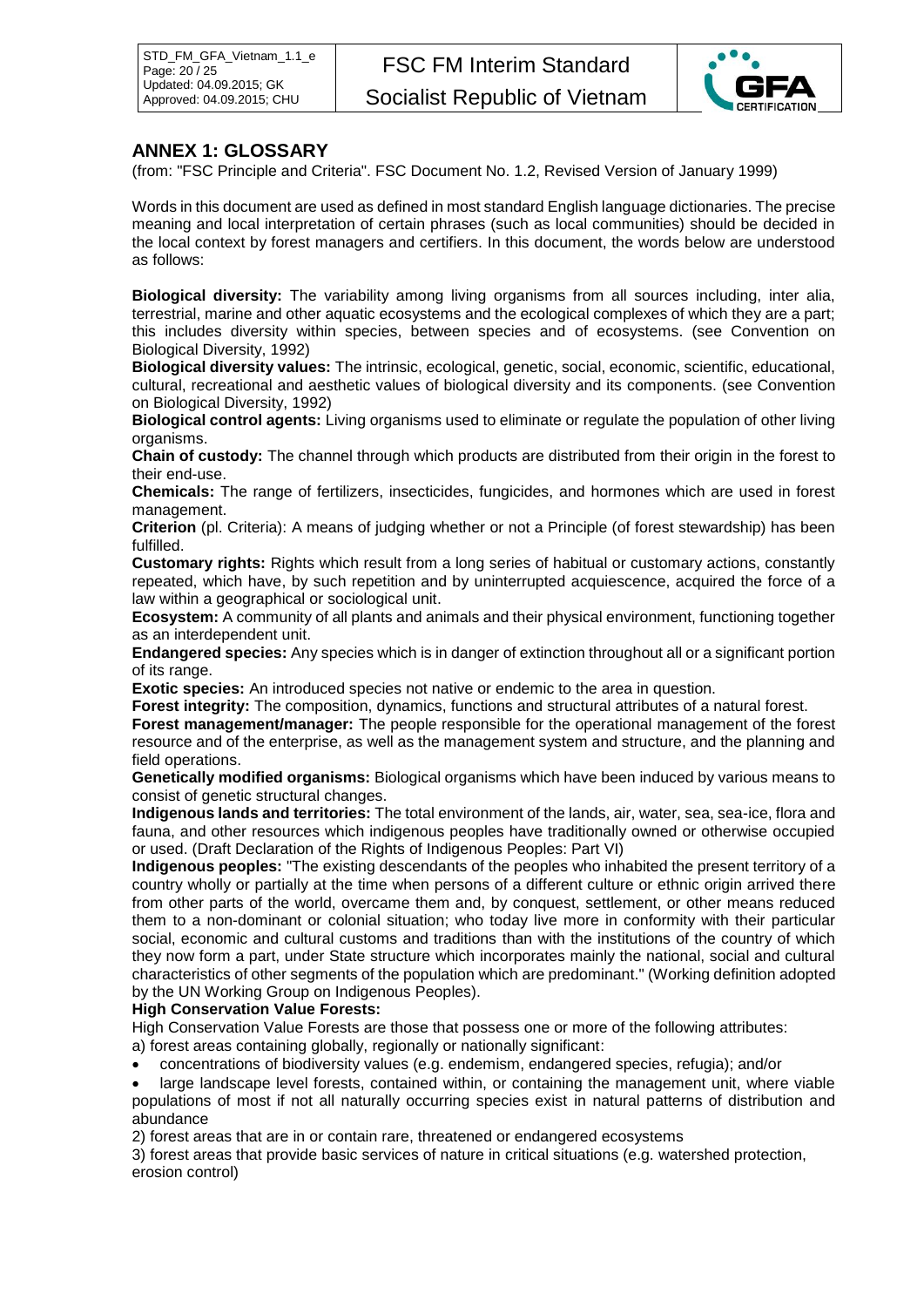

4) forest areas fundamental to meeting basic needs of local communities (e.g. subsistence, health) and/or critical to local communities' traditional cultural identity (areas of cultural, ecological, economic or religious significance identified in cooperation with such local communities).

**Landscape**: A geographical mosaic composed of interacting ecosystems resulting from the influence of geological, topographical, soil, climatic, biotic and human interactions in a given area.

**Local laws:** Includes all legal norms given by organisms of government whose jurisdiction is less than the national level, such as departmental, municipal and customary norms.

**Long term:** The time-scale of the forest owner or manager as manifested by the objectives of the management plan, the rate of harvesting, and the commitment to maintain permanent forest cover. The length of time involved will vary according to the context and ecological conditions, and will be a function of how long it takes a given ecosystem to recover its natural structure and composition following harvesting or disturbance, or to produce mature or primary conditions.

**Native species:** A species that occurs naturally in the region; endemic to the area.

**Natural cycles:** Nutrient and mineral cycling as a result of interactions between soils, water, plants, and animals in forest environments that affect the ecological productivity of a given site.

**Natural Forest:** Forest areas where many of the principal characteristics and key elements of native ecosystems such as complexity, structure and diversity are present, as defined by FSC approved national and regional standards of forest management.

**Nontimber forest products:** All forest products except timber, including other materials obtained from trees such as resins and leaves, as well as any other plant and animal products.

**Other forest types:** Forest areas that do not fit the criteria for plantation or natural forests and which are defined more specifically by FSC-approved national and regional standards of forest stewardship.

**Plantation:** Forest areas lacking most of the principal characteristics and key elements of native ecosystems as defined by FSC-approved national and regional standards of forest stewardship, which result from the human activities of either planting, sowing or intensive silvicultural treatments.

**Principle:** An essential rule or element; in FSC's case, of forest stewardship.

**Silviculture:** The art of producing and tending a forest by manipulating its establishment, composition and growth to best fulfil the objectives of the owner. This may, or may not, include timber production.

**Succession:** Progressive changes in species composition and forest community structure caused by natural processes (nonhuman) over time.

**Tenure:** Socially defined agreements held by individuals or groups, recognized by legal statutes or customary practice, regarding the "bundle of rights and duties" of ownership, holding, access and/or usage of a particular land unit or the associated resources there within (such as individual trees, plant species, water, minerals, etc).

**Threatened species:** Any species which is likely to become endangered within the foreseeable future throughout all or a significant portion of its range.

**Use rights:** Rights for the use of forest resources that can be defined by local custom, mutual agreements, or prescribed by other entities holding access rights. These rights may restrict the use of particular resources to specific levels of consumption or particular harvesting techniques.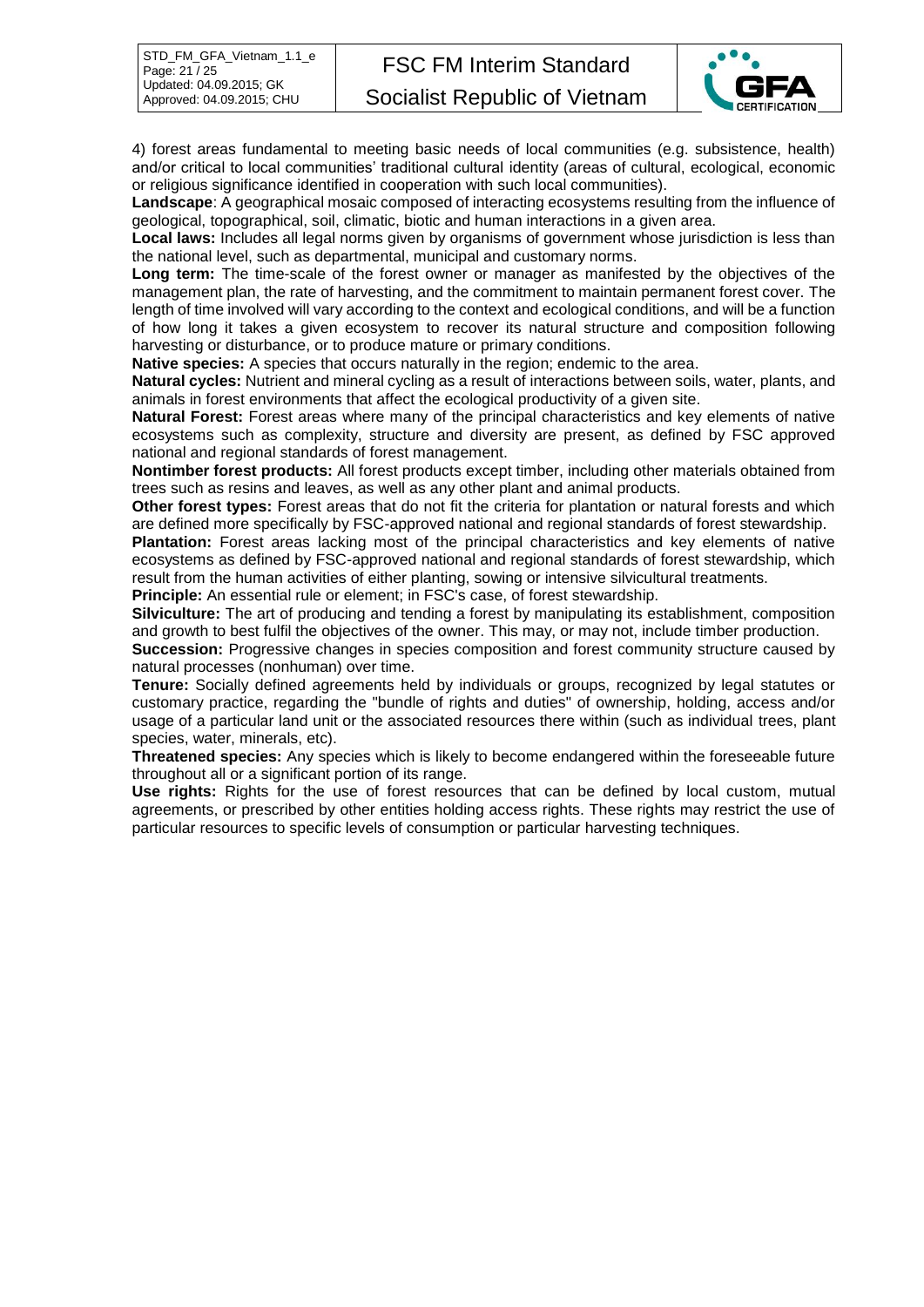

# **ANNEX 2: LAWS AND REGULATIONS**

# **NATIONAL LAWS**

# **Land Use, Access and Tenure Rights**

- 1. Land Law 2003.
- 2. Forest Protection and Development Law 2004.
- 3. Decree No. 181/2004/ND-CP dated 29 October 2004 issued by the Government on the enforcement of the Land Law 2003.
- 4. Decree No 84/NĐ-CP dated 25 May 2007 of the Government on supplementation of granting land use right certificates, land recovery, implementing land use right, procedure and orders of compensation, support, resettlement when the State recovers land and handling complains of land.
- 5. Decree No 23/2006/ND-CP dated 03 March 2006 issued by the Government on the enforcement of the Forest protection and Development Law 2004.
- 6. Decision No. 186/2006/QD-TTg dated 14 August 2006 issued by the Government on the Regulation of Forest Management.
- 7. Decision No. 40/2005/QD-BNN dated 07 July 2005 by the Ministry of Agriculture and Rural Development on the Regulations for Forest Harvesting.
- 8. Circular No. 38/2007/TT-BNN dated 25 April 2007 issued by Ministry of Agriculture and Rural Development on Guidelines for implementation, forest allocation, forest rent and forest return for organizations, households, individuals and communities.

# **Timber Harvesting**

- 1. Decision No. 200/QD-KT dated 31 March 1993 issued by the former Ministry of Forestry (now Ministry of Agriculture and Rural Development) on the Silvicultural Technologies Applied for Wood and Bamboo Production Stands (aka QPN 14-92).
- 2. Decision No. 40/2005/QD-BNN dated 07 July 2005 by the Ministry of Agriculture and Rural Development on the Regulations for Harvesting timber and other forest products.
- 3. Decision No. 186/2006/QD-TTg dated 14 August 2006 issued by the Ministry of Agriculture and Rural Development on the Regulation of Forest Management.

# **Timber Products Transportation**

- 1. Decision No. 40/2005/QD-BNN dated 07 July 2005 issued by the Ministry of Agriculture and Rural Development on the Regulations for Harvesting timber and other forest products.
- 2. Decision No. 44/2006/QD-BNN dated 01 June 2006 issued by the Ministry of Agriculture and Rural Development on Forest Ranger Stamping and Stamp Control.
- 3. Decision No. 59/2005/QD-BNN dated 10 October 2005 issued by the Ministry of Agriculture and Rural Development Promulgating the Regulation of Inspection and Control of Forest Products.
- 4. Circular No. 01/2002/TT-BCA (C11) dated 04 January 2002 issued by the Ministry of Transportation on Providing Guidance on Issuing Registration Numbers to Transportation Vehicles.
- 5. Decree No. 110/2006/ND-CP dated 28 September 2006 of the Government on business conditions of road transport.
- 6. Decree No. 21/2005/ND-CP dated 01 March 2005 of the Government on providing in detail to implement some Articles of Law on interior waterway transportation.

# **Timber Processing**

- *1.* Decree No. 12/2006/ND-CP dated 23 January 2006 of the Government detailing implementation of Trade Law regulations on international buying and selling of commodities and agent activities purchasing, selling, processing and transiting of commodities with foreign countries.
- 2. Decision No. 59/2005/QD-BNN dated 10 October 2005 issued by the Ministry of Agriculture and Rural Development Promulgating the Regulation of Inspection and Control of Forest Products.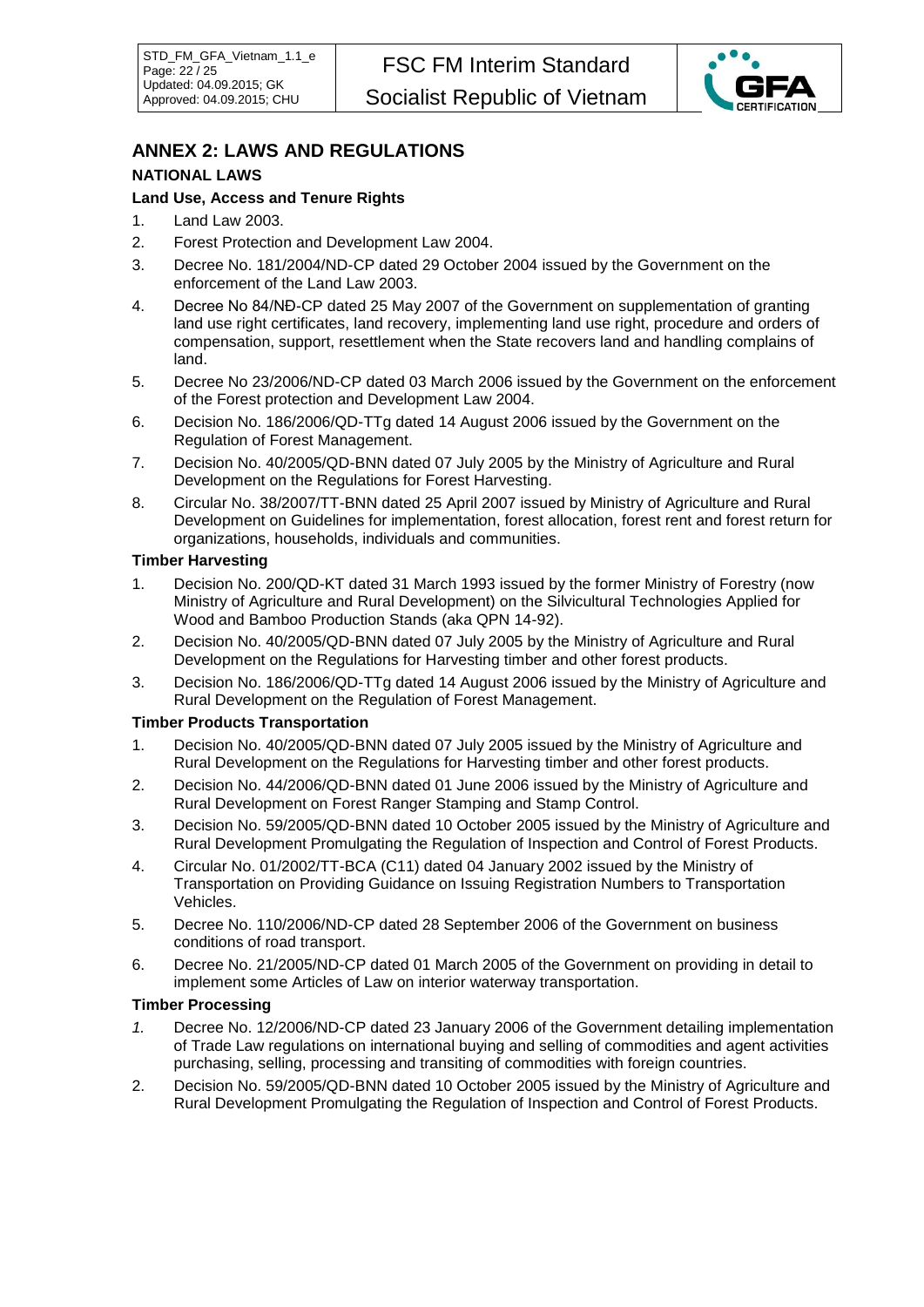

## **Timber Products' Import/Export**

- *1.* Decree No. 12/2006/ND-CP dated 23 January 2006 of the Government detailing implementation of Trade Law regulations on international buying and selling of commodities and agent activities purchasing, selling, processing and transiting of commodities with foreign countries*.*
- 2. Decision No. 65/1998/QĐ-TTg dated 24 March 1998 issued by the Prime Minister on wood and wood products export and import.
- 3. Decision No. 59/2005/QD-BNN dated 10 October 2005 issued by the Ministry of Agriculture and Rural Development Promulgating the Regulation of Inspection and Control of Forest Products.
- 4. Decree No. 160/2003/ND-CP dated 18 December 2003 issued by the Government on management of marine activities at sea port and marine zone of Viet Nam.
- 5. Decision No. 110/2003/QD-BTC dated July 25, issued by the Ministry of Finance promulgating preferential import tariffs.
- 6. Decision No. 54/2006/QD-BNN of 05 July 2006 issued by MARD publicizing a list of wild plant and animal species in Annexes to the Convention on International Trade in Endangered Species of Wild Fauna and Flora.
- 7. Decree No. 49/2006/ND-CP of the Government dated 18 May 2006 on ship registration, selling and buying.
- 8. Decree No. 82/2006/ND-CP dated 10 august, 2006 on management of the import, export, reexport, introduction from the sea, transit, breeding, rearing and artificial propagation of endangered species of precious and rare wild fauna and flora.
- 9. Decree No. 02/2007/ND-CP of the Government dated 5 January 2007 on plant quarantine.

# **Environmental and Conservation Regulations**

- 1. Law on Environmental Protection 2006.
- 2. Decree No. 80/2006/ND-CP dated 09 August 2006 issued by the Government on the Implementation of the Law on Environmental Protection 2006.
- 3. Decree 21/2008/ND-CP dated 28/02/2008 of the Government on supplementation and amendment of some articles of Decree No. 80/2006/ND-CP dated 09 August 2006 issued by Government on the implementation of the Law on Environmental Protection
- 4. Decree No. 32/2006/ND-CP dated 30 March 2006 issued by the Government on the Management of Endangered and Precious Forest Fauna and Flora Species.
- 5. Decree No. 9/2006/ND-CP dated 16 January 2006 issued by the Government on Forest Fire Prevention and Extinguishing.
- 6. Decree No. 82/2006/ND-CP dated 10 August 2006 issued by the Government on management of export, import, re-export, introduction from the sea, transit, breeding, rearing and artificial propagation of endangered species of precious and rare wild fauna and flora.
- 7. Decision No. 54/2006/QD-BNN dated 05 July 2006 issued by the Ministry of Agriculture and Rural Development publicizing a list of wild plant and animal species in Annexes to the Convention on International Trade in Endangered Species of Wild Fauna and Flora.
- 8. Decision 74/2008/QD-BNN dated 20/6/2008 of MARD issuing the List of wildlife and plant in annex of CITES convention
- 9. Decision No. 40/2005/QD-BNN dated 07 July 2005 by the Ministry of Agriculture and Rural Development on the Regulations for Harvesting timber and other forest products.
- 10. Circular No. 08/2006/TT-BTNMT dated 08 September 2006 issued by the Ministry of Natural Resources and Environment on the Guidelines for Strategic Environmental Assessment, Environmental Impact Assessment and Environmental Protection Engagement.

#### **Social Regulations**

- 1. Labour Code 1994 (amended 2002).
- 2. Law on Social Insurance dated 29 June 2006.
- 3. Decree No. 200/2004/ND-CP dated 03 December 2004 issued by the Government on the Arrangement, Renovation and Development of the State Forest Company.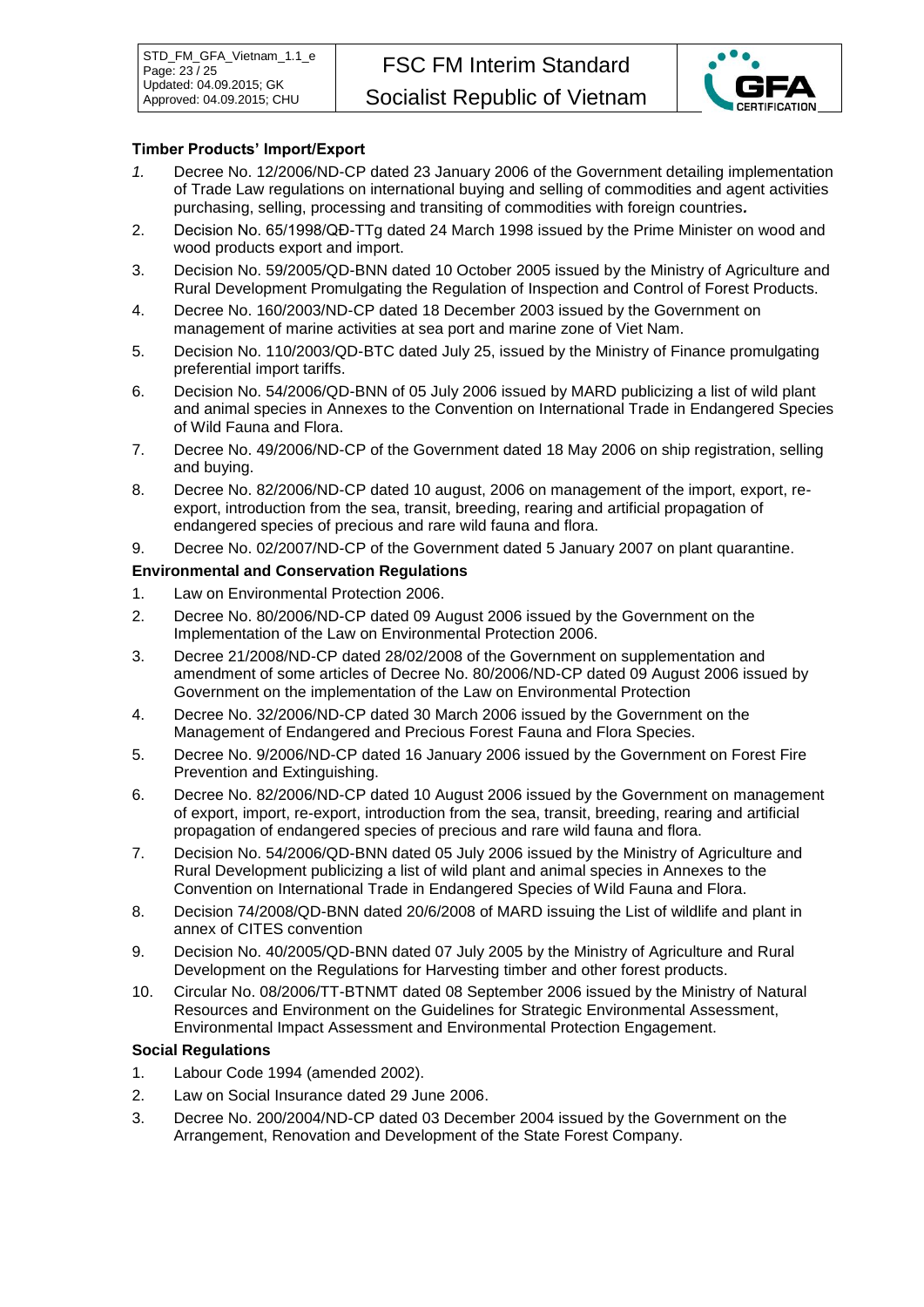

- 4. Decree No. 135/2005/ND-CP dated 08 November 2005 issued by the Government on the Contracting of Agricultural Land and Production forest of State Agricultural Enterprises and State forest Enterprises.
- 5. Decree No. 93/2006/ND-CP dated 06 January 2006 issued by the Government on Regulating the Minimum Salary Rate of the Vietnamese Labourer Operating Unskilled Tasks and Working in Normal Conditions for Foreign-funded Companies.
- 6. Decree No. 94/2006/ND-CP dated 07 September 2006 issued by the Government on adjusting the Minimum Salary Rate.
- 7. Decree No. 196-CP dated 31 December 1994 of the Government stipulating detailed provisions and guidance for the implementation of a number of articles of the labour code on collective labour bargain, Decree 93/2002/ND-CP of the Government dated 11 November 2002 amending and supplementing Decree 196-CP.
- 8. Decree No. 06/CP of Government dated January 20,1995 which details a number of articles of the labour code on labour safety and sanitation and Article 1, Decree No 110/2002/ND-CP of 27 December 2002 amending and supplementing a numbers of Decree 06/CP
- 9. Decree No. 152/2006/ND-CP of the Government dated 22 December 2006 on guiding some articles of the Law on Social Insurance.
- 10. Decree No 44/2003/ND-CP dated 9 May 2003 of the Government providing detailed regulation and guidance for implementation of a number of Articles of the labour code on labour contracts.
- 11. Decree No 195/CP of 31 December 1994 which details and guides the implementation of a number of Articles of the labour code on working time and rest time.
- 12. Decree 109/2002/ND-CP/2002/ND-CP of 27 December amending and supplementing a number of Articles of the Decree 195/CP.
- 13. Decree No. 41-CP dated 6 July 1995 which details and guides the implementation of a number of articles of the labour code regarding labour disciplines and material responsibilities.
- 14. Decree No. 33/2003/ND-CP of 2 April 2003 amending and supplementing a number of Articles of Decree No. 41-CP

15.

# **Taxes, fees and royalty**

- 1. Law on Agricultural Land Use Tax 1993
- 2. Ordinance No. 05/1998/PL-UBTVQH10 dated 16 April 1998 on Natural Resources Tax (revised)
- 3. Decree No. 129/2003/ND-CP dated 03 November 2003 of the Government which details the implementation of the National Assembly's Resolution No. 15/2003/QH11 of June 17, 2003 on exemption and reduction of agricultural land-use tax.
- 4. Decree No. 156/2005/ND-CP dated 15 December 2005 issued by the Government on amending and supplementing a number of Government Decrees on implementing the Law of special consumption and Law on VAT.
- 5. Decree No. 158/2003/ND-CP dated 10 December 2003issued by the Government on detailed regulations on implementing the Law on VAT and amending and supplementing a number of articles of the Law on VAT.
- 6. Decree No. 149/2005/ND-CP dated 18 December 2005 issued by the Government on detailed regulations on implementing Law on import and export.
- 7. Circular No. 120/2003/TT-BTC dated 12 December 2003 issued by the Ministry of Finance on guidance on the implementing of Decree 158/2003/ND-CP dated 10 December 2003.
- 8. Circular No. 89-TC/TCT dated 09 November 1993 issued by the Ministry of Finance on providing Guidance to the implementation of Decree No. 74/CP dated 25 October 1993 issued by the Government on Specifying Regulations on the Implementation of the Agriculture Land Use Tax 1993
- 9. Decree No. 68/1998/ND-CP dated 03 September 1998 issued by the Government, detailing the implementation of the Ordinance on Natural Resource Tax.
- 10. Decree No. 147/2006/ND-CP dated 01 December 2006 amending and supplementing some Articles of the Decree 68/1998/ND-CP dated 03 September 1998 issued by the Government.